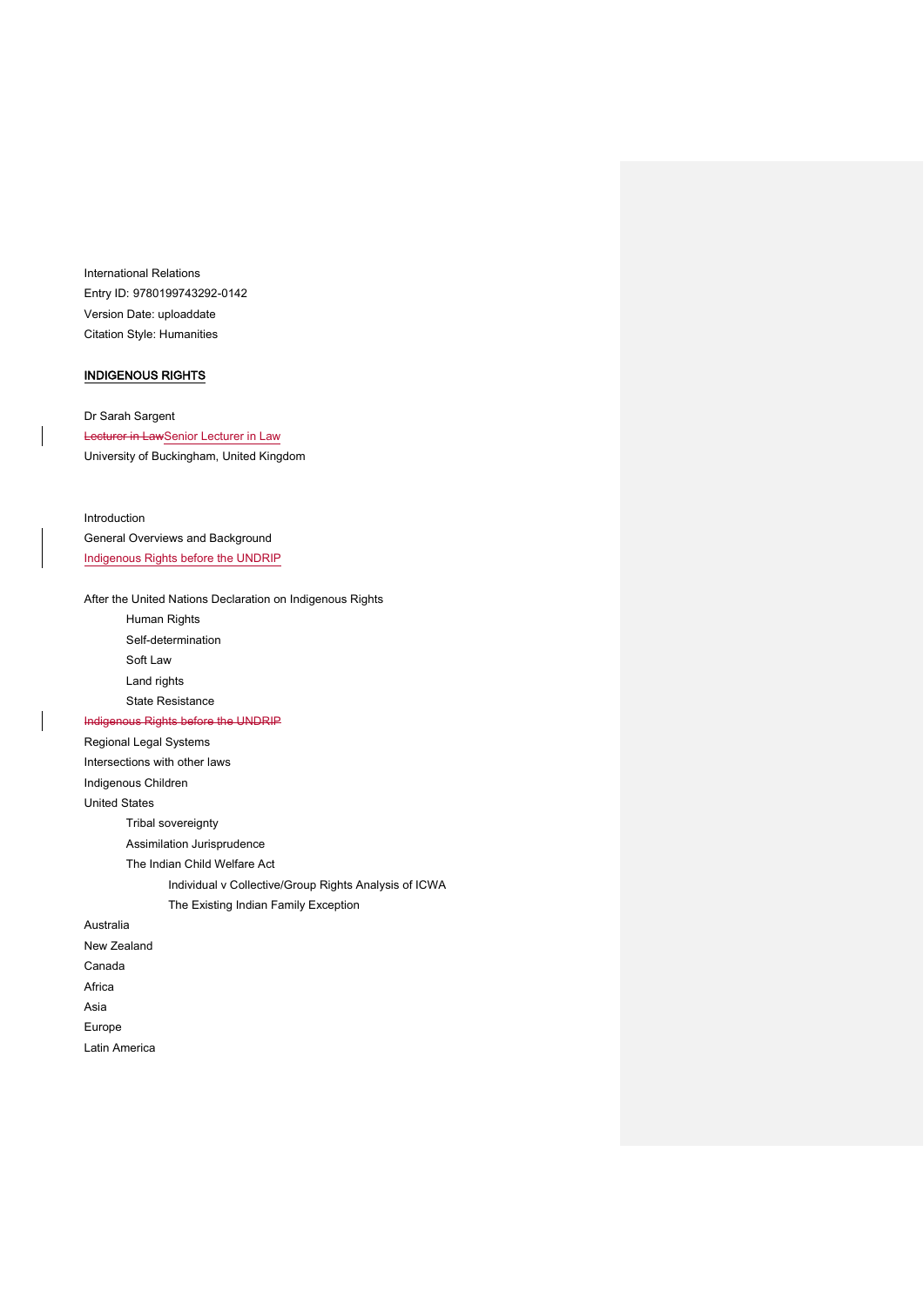# **INTRODUCTION**

Cultural Heritage

The attention given to indigenous rights has increased since the approval of the United Nations Declaration on the Rights of Indigenous Peoples in 2007. Although it is a soft law declaration and technically not binding, it is the cornerstone of much of the contemporary research on indigenous rights. 4 states that voted in opposition to the UNDRIP—Australia, Canada, New Zealand and the United States—have now endorsed it. Despite the attention it garners, the UNDRIP is not the only international instrument that has been utilized to establish and protect indigenous rights and interests. The regional Inter-American human rights system has also been key in the development and protection of indigenous rights. Another important facet of the UNDRIP is that it took 22 years of drafting effort before it was approved by the United Nations General Assembly. During those 22 years, there were many discussions, debates and analyses over the meaning of rights and principles included in the drafts of the Declaration. Research and scholarship from the pre-Declaration era is helpful in understanding the content of the Declaration. But the approval of the Declaration did not end the controversies over indigenous rights. The post-Declaration era continues to debate and examine the evolving body of indigenous rights. As well, indigenous rights are not simply "human rights" but are a complex set of rights that can impact a broad swath of other legal doctrines. Intersections of indigenous rights with laws regarding economic development, the environment and land claims can give rise to new interpretations and understandings of the impact of indigenous rights. While the 4 "no states" might be what most readily comes to mind when thinking about the location of indigenous peoples, indigenous peoples are in fact scattered throughout the world, including Europe. Research on indigenous rights is not done only from a legal perspective. Indigenous rights cover many different kinds of rights. Some have an emphasis in international law doctrines, such as the right to self-determination and issues about indigenous and tribal sovereignty. Other rights emphasize the importance of culture and heritage, and it can be useful to consider research in other disciplines, including history, political science and anthropology. This article identifies research and resource in related disciplines as well as the legal research and law-based resources. A note about language: American references to indigenous peoples are inclusive of the words "American Indian" or "Indian." "Indian" is a legal term of art used in federal and state statutes. Indigenous peoples in the United States refer to themselves as "Indians" rather than Native Americans. For these reasons, where appropriate, the article makes use of the terms American Indian and Indian, in preference of Native American. This usage may be confusing to non-American readers and so a clarification is offered.

[au: Please make sure to provide page numbers for any cited articles or chapters.]

#### GENERAL OVERVIEWS AND BACKGROUND

**Formatted:** Font: Not Bold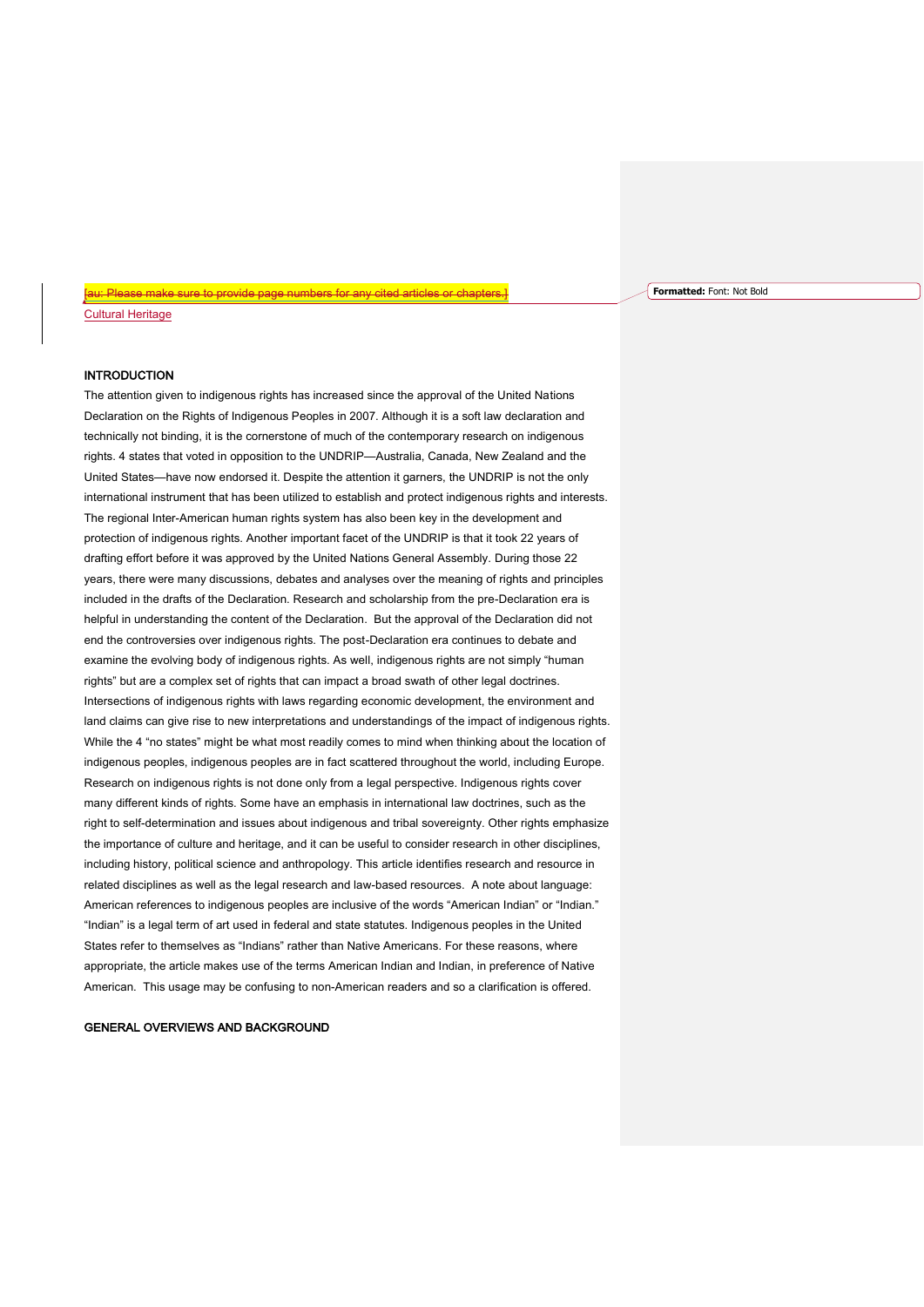These selections would be useful in gaining a broad understanding on the history of indigenous peoples and the growth of the indigenous rights movement. These selections would be useful at any level of study of indigenous rights—from a casual reader to seasoned scholar. While indigenous rights are a rapidly growing and evolving area of law, the issues addressed in indigenous rights have persisted over time. These publications provide both an important background and overview of indigenous issues and rights as well as a detailed consideration of indigenous history and contemporary developments—linking the current rapid expansion of indigenous rights to the events that contributed to the present-day issues and challenges that confront indigenous peoples. Dee Brown was one of the first authors to provide an account of historical events from an indigenous perspective. Brown [year] makes extensive use of historical documents to give a very detailed recounting of the events from contact with Spanish explorers until the final tragedy of the massacre at Wounded Knee in 1890. Robert Williams, himself indigenous, provides a useful counterpoint in his book which outlines the way in which Western history and thought has conceptualized indigenous peoples (Williams 1999). The book Black Elk Speaks (see Neihardt [year]) provides the words of the famed holy man himself, provided through a series of interviews with the writer John Neihardt. Black Elk was a witness to and participant in many of the events of the late 1800s and early 1900's, including the Battle of the Little Big Horn (Custer's Last Stand), and travelled to Europe in a popular Wild West show. Black Elk's perspective provides a rich and necessary understanding of historical fact, as well as providing a compelling indigenous voice and account of these. Anaya 2004 provides a comprehensive description of the development of indigenous rights in international law prior to the approval of the 2007 UNDRIP. Sargent 2011 delivers a concise explanation of the intersection of children's rights and indigenous rights within international law. Lenzerini 2008 provides in-depth coverage of the ways in which international law provides for reparations for breaches of indigenous rights. Miller et al 2008 details the effects of the doctrine of discovery in determining the outcome of indigenous land rights in the four states that voted against the UNDRIP—Australia, Canada, New Zealand and the United States. Engle 2009 places indigenous rights within the international legal framework, with a focus on the interplay of culture and development with the right to selfdetermination. Williams 1997 provides an insightful discussion on indigenous rights development as part of the evolution of his legal academic career, overcoming protests that an indigenous person was not objective enough to write about indigenous rights. Thornberry 2002 explores the evolution of indigenous rights as a distinct body of law within international law. O'Sullivan 2017 provides fresh insight in evolving indigenous rights in Fiji, Australia and New Zealand by the use of the concept of indigeneity as a political theory and process, rejecting the usefulness of liberal democratic theory.

[au: Please also specifically and directly introduce/contextualize Anaya 2004, Sargent 2011, Lenzerini 2008, Miller et al. 2010, Engle 2009, Williams 1997, and Thornberry 2002. (Keep in mind that this commentary should discuss the specific works, rather than the authors, as much as possible.)]

**Formatted:** Font: Italic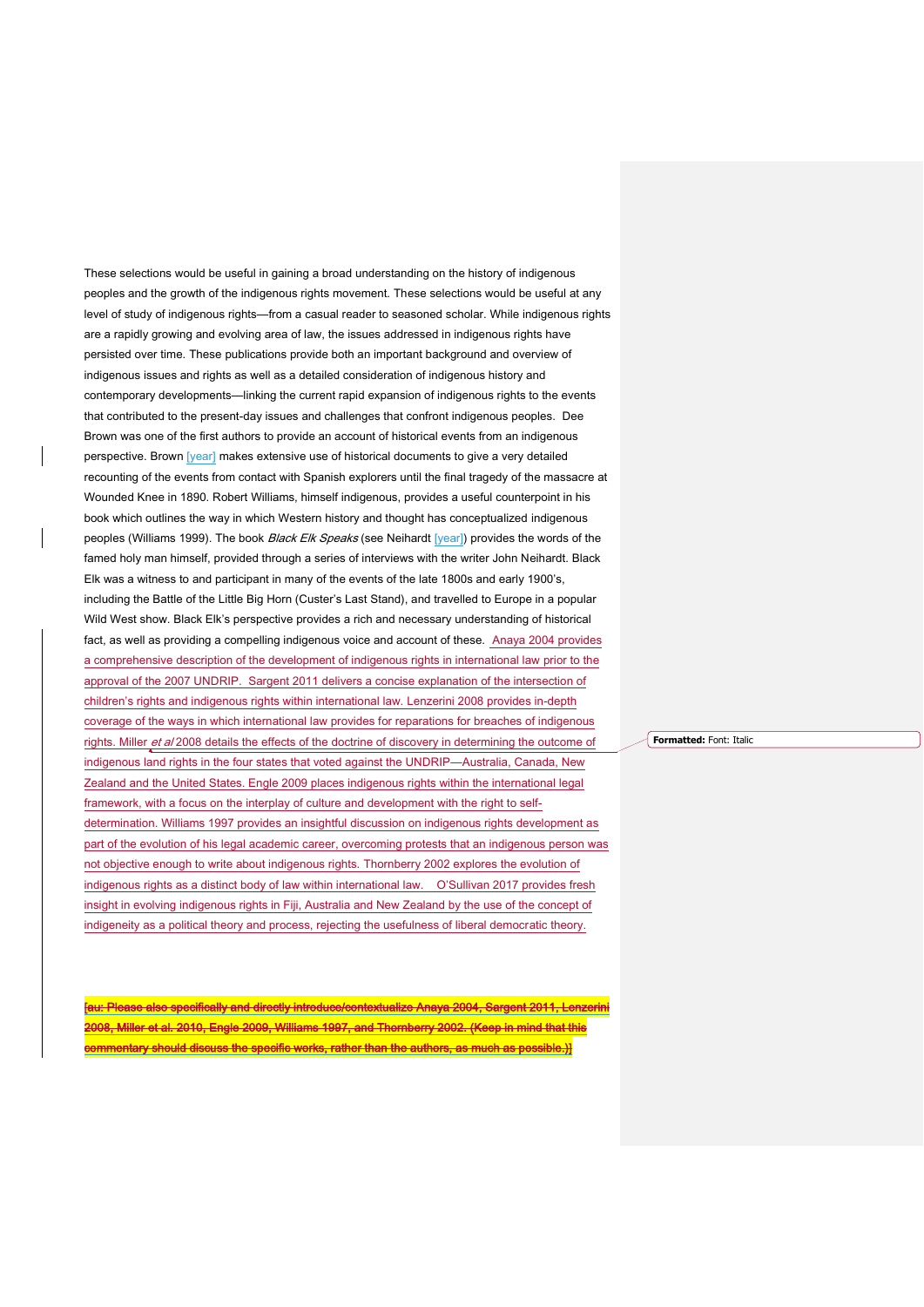Brown, Dee. Bury My Heart at Wounded Knee: An Indian History of the American West, Henry Holt and Company.Vintage 1991. **[au: Please pick a specific version/publication year to cite here- 1970?]** 

This very important book provides an in-depth historical analysis of the fate of American Indian tribes from the days of first contact with European explorers and settlers to the tragic massacre at Wounded Knee, South Dakota in 1890. It was one of the first to consider historical events from the perspective of indigenous peoples.

Neihardt, John G. *Black Elk Speaks*, University of Nebraska Press. <mark>[au: Please pick a specific</mark> **ersion/publication year to cite here- 1961?]**State University of New York Press, 2008**.** 

This book details the life of Black Elk. It provides a rich detail on his life events during the "Indian Wars" in the 1800's, and the movement of his people to confinement on reservations and the hardships endured there.

# Anaya, S. James. Indigenous Rights in International Law, Oxford University Press, 2004. This book offers a very helpful insight into international law principles and the international law system, as well as on the development and background on indigenous rights. It should be noted that this was published before the approval of the United Nations Declaration on the Rights of Indigenous Peoples in 2007 and therefore some of the information is dated.

Sargent, Sarah. 'Indigenous Children' in Trevor Buck (ed) International Child Law (2011, 2<sup>nd</sup> edition, Routledge Publishing)

This chapter covers the rights of indigenous children in international law, focusing on the United Nations Convention on the Rights of the Child and intersections and potential conflicts with the United Nations Declaration on the Rights of Indigenous Peoples. The material is suitable for undergraduates well as post-graduate students. The chapter and the entire book are useful as both a textbook a for research.

Lenzerini, Federico, ed. Reparations for Indigenous Peoples: International and Comparative Perspectives, (Oxford University Press, 2008).

An impressive and comprehensive collection of essays that cover a wide range of topics. The focus on reparation captures an important element of the UNDRIP, making this very much a cutting-edge book. It may be too complex for undergraduates but would be suitable for postgraduates and as a research resource.

Robert J Miller, et al. Discovering Indigenous Lands: The Doctrine of Discovery in the English Colonies. (OUP Oxford, 2010)

The "doctrine of discovery" has been used to justify European settler claims to indigenous lands. This book discusses the use of the doctrine of in the English colonies of Australia,

**Formatted:** Font: Not Bold

**Formatted:** Indent: Left: 0 cm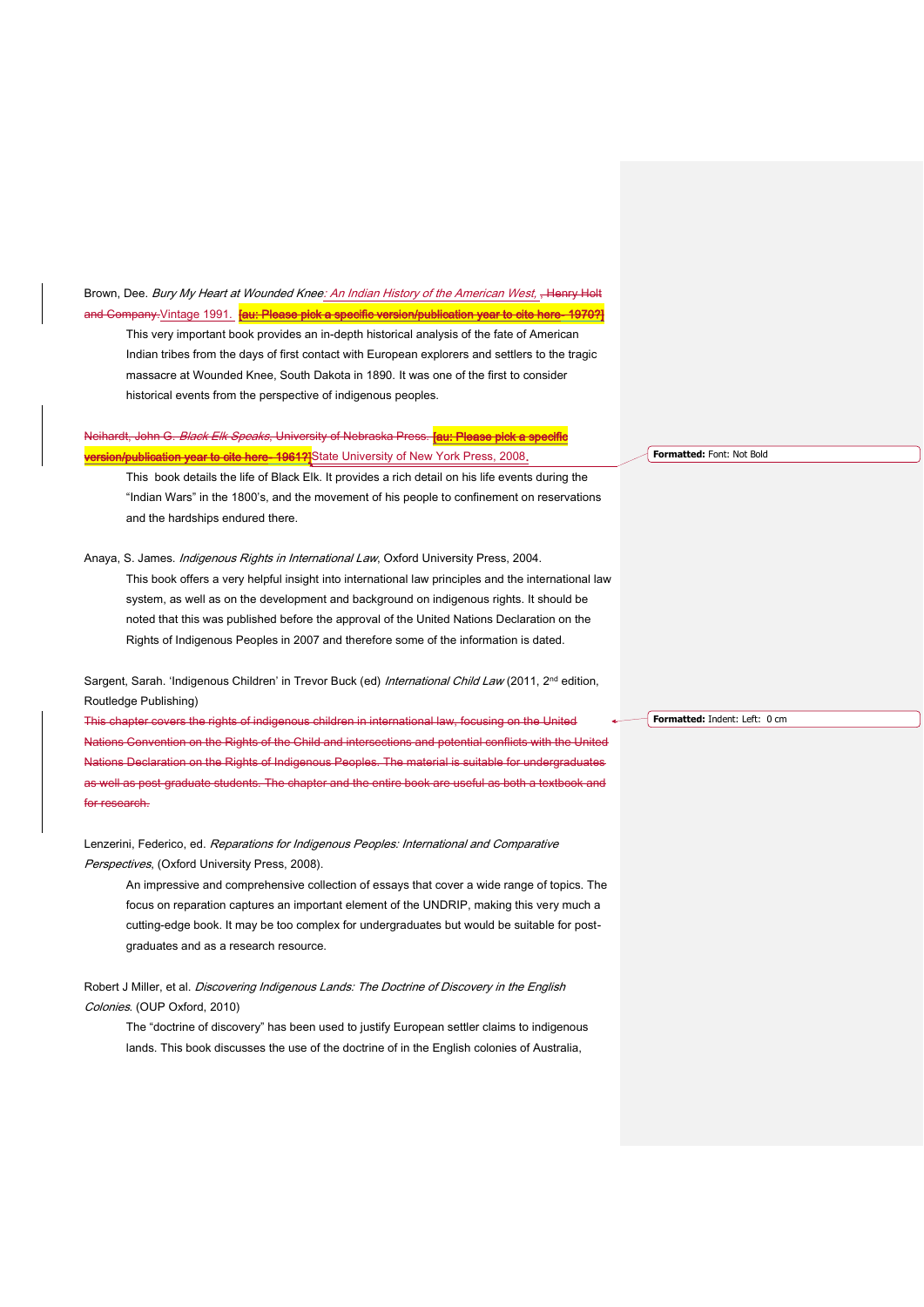Canada, New Zealand and the United States (which are also the four states that voted to oppose approval of the UNDRIP). This might be too complex for undergraduates but would be a very useful research resource for post-graduates.

Karen Engle, 'Indigenous Rights Claims in International Law: Self-Determination, Culture and Development', in *Routledge Handbook of International Law* (David Armstrong ed., London: Routledge, 2009)

This chapter provides an excellent overview as well as detailed analysis of the location of indigenous rights in international law. This chapter would be suitable for both undergraduates and postgraduates.

Robert Williams, 'Vampires Anonymous and Critical Race Practice' (1997) 95 Michigan Law Review 741

This details the experience of an American Indian law professor. It also explains the use of Critical Race Practice, an outgrowth of Critical Race Theory. This is a must-read article for anyone interested in not only an ivory-tower consideration of indigenous rights, but what the application of legal theory and practice mean to the everyday lives of indigenous peoples.

Patrick Thornberry, 'Minority and indigenous rights at the end of history' (2002) 2(4) Ethnicities 515 This provides an excellent juxtaposition of minority and indigenous rights in international law, alongside the developing human rights canon. It provides a thorough examination of the issues raised in the development of indigenous rights as distinct from minority rights, and shifts in international law that slowly begin to discard assimilative principles in legal instruments.

Robert Williams, Jr, The American Indian in Western Legal Thought: The Discourse of Conquest (Oxford University Press, 1999)

This unique book provides effective analysis of the way in which indigenous peoples have been viewed through Western eyes and the devastating consequences of these conceptions for indigenous peoples. This provides original and thorough research grounded in detailed discussion of historical events.

Dominic O'Sullivan, *Indigeneity: A Politics of Potential Australia, Fiji and New Zealand* (Policy Press, 2017)

The concept of 'indigeneity' as a political theory and process, and as a rejection of liberal democratic theories, is used to analyze the situation of indigenous people in Australia, Fiji and New Zealand.

**Formatted:** Indent: Left: 0 cm **Formatted:** Font: Italic

INDIGENOUS RIGHTS BEFORE THE UNDRIP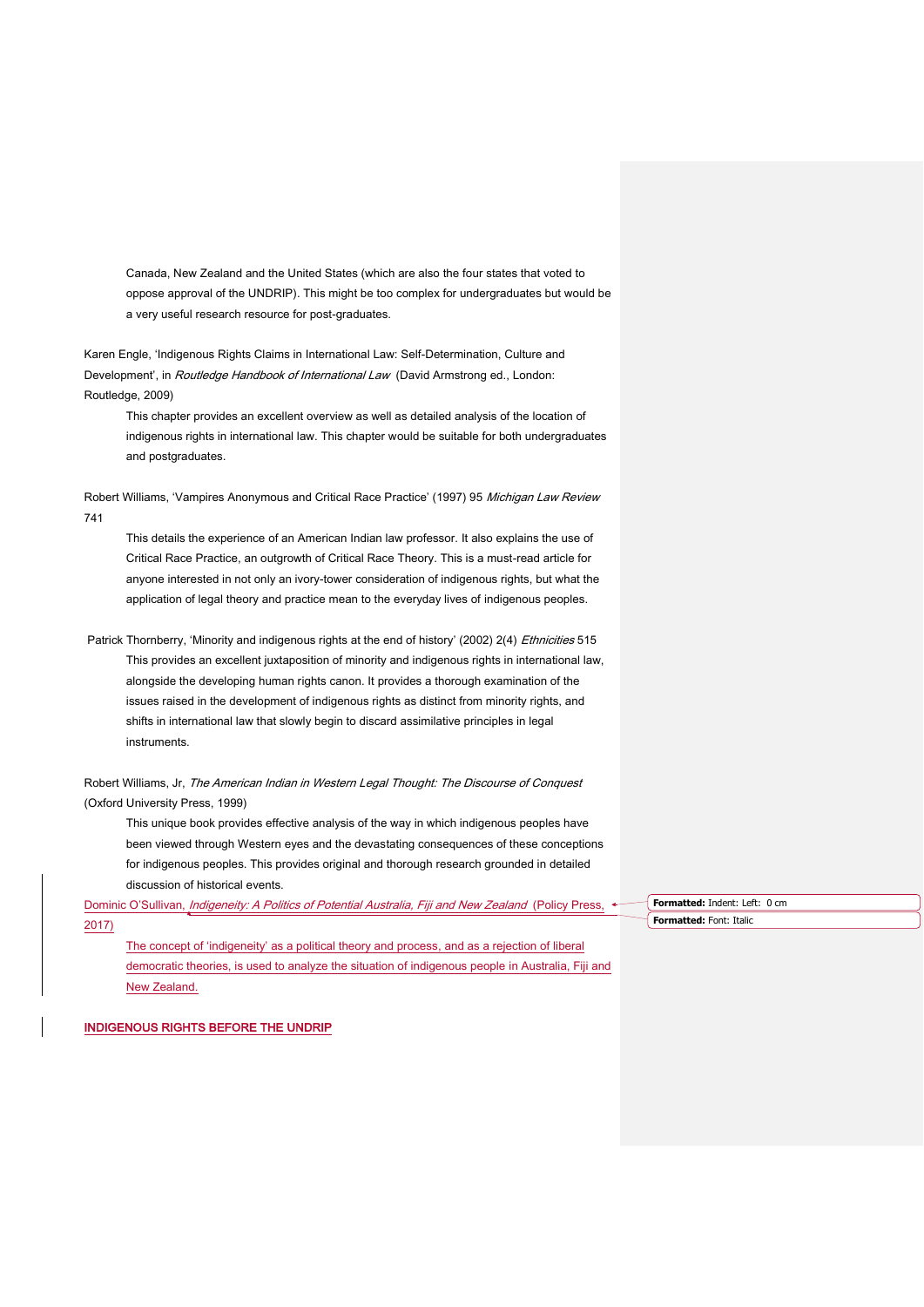While the interest in researching indigenous rights may have spiked following the approval of the UNDRIP, there was a great deal of interest in it during the two decades of instrument drafting. What position indigenous rights should occupy within international law, and what principles, norms and doctrines justified this was the subject of much work which remains highly relevant in the post-UNDRIP era. As what eventually became the UNDRIP was being debated, drafted and re-drafted, the commentary about the place that indigenous rights should have, as well as the shape that should take was growing apace. Traditional notions of human rights as individual rights were challenged. Pentassuglia 2003 discusses the way in which indigenous peoples were trying to establish the right to legal personality in the international system, and also establish themselves as legally distinct from minority groups. Barsh's 1994 article might well be regarded as a classic for anyone who is researching indigenous rights. Barsh discusses the indigenous aim of achieving international legal personality, which would make them active participants rather than passive recipients in the international legal system. Williams 1990 continues this discussion, with a thorough examination of the power of indigenous advocacy to bring about changes in the international system. Coulter 2006 examines the ways in which international doctrines and principles can be useful in the promotion of indigenous issues in the American domestic state system. This highlights the importance and potential for international law to affect state decisions, and thus, the significance of achieving an international recognition of indigenous rights. Kingsbury 2001 provides a more theoretical exposition on how indigenous rights could be catalogued within international law. This is usefully read with Anaya 2005, to understand the theoretical underpinnings that could be and were given to indigenous rights at the international level. Anaya 2006 discusses the ways in which indigenous activism has been instrumental in shaping contemporary international law doctrines. Issues about deciding who is recognized in international law as being "indigenous" are covered by Corntassel 2003. Who would be able to lay claim to the emerging body of indigenous rights was an area of much argument in the development of the UNDRIP. Despite the UNDRIP being regarded as a significant positive development in indigenous rights, Corntassel 2007 effectively points out the negative implications of becoming involved in the international system.

Gaetano Pentassuglia 'Towards International Personality: The Position of Minorities and Indigenous Peoples in International Law' (2003) 14(2) European Journal of International Law 390 A useful juxtaposition of minority and indigenous rights in international law.

Russell Lawrence Barsh, 'Indigenous Peoples in the 1990's: From Object to Subject of International Law?' (1994) 7 Harvard Human Rights Journal 33

Although the recognition of indigenous rights through the UNDRIP is now a fait accompli, in fact the efforts to draft and seek approval of the instrument took place over twenty-two long years. This article traces important developments in indigenous rights during the period in which the UNDRIP was being discussed and drafted.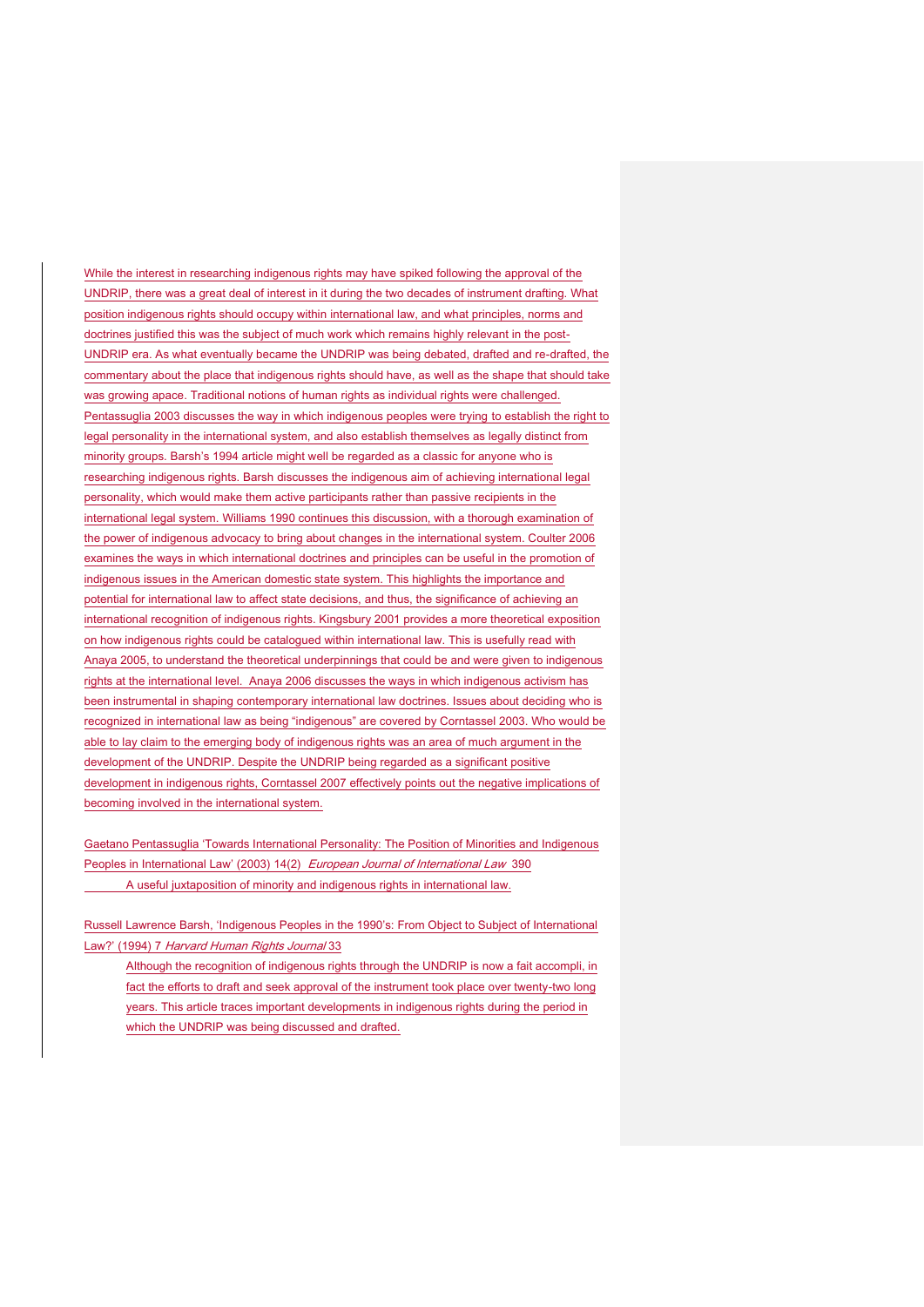Robert A Williams, 'Encounters on the Frontiers of International Human Rights Law: Redefining the Terms of Indigenous Peoples' Survival in the World'(1990) Duke Law Journal 660

This article discusses the changes that indigenous advocacy at the international level for a recognition of indigenous rights has had on tradition rights-based discourse and on the way in which law itself is understood and analyzed. It makes a case for the use of critical race approaches.

Robert T Coulter, 'Using International Human Rights Mechanisms to Promote and Protect Rights of Indian Nations and Tribes in the United States: An Overview' (2006) 31 American Indian Law Review 573

A discussion of the relevance of international law doctrines in domestic arguments regarding tribal issues in the United States.

Benedict Kingsbury, 'Reconciling Five Competing Conceptual Structures of Indigenous Peoples' Claims in International and Comparative Law (2001) 34 New York University Journal of International Law and Policy 189

This provides an examination of five different platforms for indigenous rights and the implications of the usage of each one.

S James Anaya, 'Divergent Discourses about International Law, Indigenous Peoples, and Rights over Lands and Natural Resources: Toward a Realist trend'(2005) 16 Colorado Journal of Environmental Law and Policy 237

Another article that has been written by the current UN Special Rapporteur on the Rights of Indigenous Peoples that considers the various doctrinal approaches that have been used to debate and litigate indigenous claims about land and water resources.

S. James Anaya, 'Indian Givers: What Indigenous Peoples Have Contributed to International Human Rights Law' (2006) 22 Washington University Journal on Law and Policy 107

A discussion of how international law has been shaped by the emergence of indigenous rights and claims for justice by indigenous peoples

Jeff Corntassel, 'Who is Indigenous? 'Peoplehood' and Ethnonationalist Approaches to Rearticulating Indigenous Identity' (2003) 9(1) Nationalism and Ethnic Politics 75

Deciding by what criteria someone is determined to be indigenous in both international and state law has been very contentious (See further articles on this in the section regarding American jurisprudence, in particular the discussion on the 'existing Indian family doctrine'). Jeff Corntassel provides an insightful and important discussion by reviewing the debates on definitional criteria for being indigenous and making the case for why it is important for the right of indigenous self-identification to be recognised.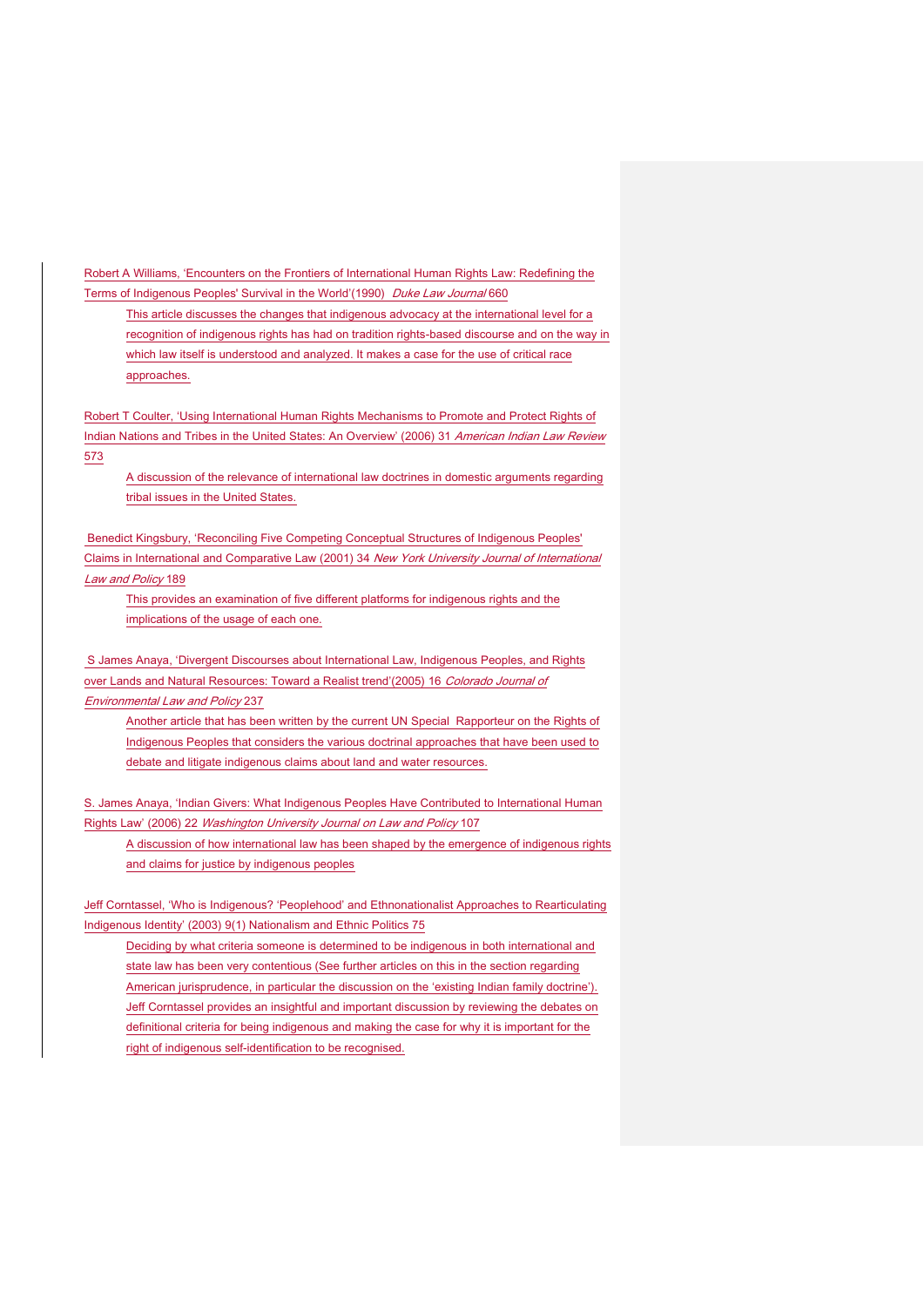Jeff Corntassel, 'Partnership in Action? Indigenous Political Mobilization and Co-optation During the First UN Indigenous Decade (1995-2004) (2007) 29 Human Rights Quarterly 137

This ranks as one of the most important pieces of research on international indigenous rights and the politics which surround rights development within the United Nations and international law. Corntassel effectively argues how involvement in international arenas may dilute and weaken efforts towards development and advocating for indigenous rights.

#### AFTER THE UNITED NATIONS DECLARATION ON INDIGENOUS RIGHTS

There has been an explosion of research in the wake of the approval of the UNDRIP. Many articles provide an examination of the impact of the UNDRIP on indigenous rights. Articles are published across a variety of journals. There is a great deal of debate about the exact nature of indigenous rights. The debates include questions on whether the UNDRIP created new rights that are specific for indigenous peoples or simply re-packaged already existing human rights in context for indigenous peoples. How well indigenous rights fit into traditional notions of human rights, whether new normative meanings have been created within the UNDRIP, and what meaning should be given to indigenous land rights. The approval of the UNDRIP has also sparked new debate on the role of soft law within the international legal system. Siegfried Wiessner is a prolific and insightful author, who has written extensively on indigenous rights and now focuses on the meaning of indigenous sovereignty in the wake of the UNDRIP (see Wiessner 2008 and Wiessner 2011). Sovereignty is a concept that is at the heart of a state-centric international system—and which is challenged by normative meanings that are given to indigenous sovereignty. New normative constructions for indigenous sovereignty might mean a reconstruction of sovereignty itself, and may bring changes, subtle or otherwise, to the very foundations of the international system. Xanthaki 2009 focuses on developments in indigenous rights and the likely course that indigenous rights are likely to take after the UNDRIP. One of the most notable achievements of the UNDRIP is that it has given indigenous peoples a voice and legal personality in the international legal system. The contributions that indigenous individuals and groups made to the drafting and eventual approval of the UNDRIP, along with the growth of an indigenous advocacy movement is detailed by Organick 2009. This highlights one of the very important features of the UNDRIP and the movement behind it—the growth of indigenous participation in the international community. **[au: Please also discuss Singel 2008.**]Singel 2008 provides a discussion on the evolution of indigenous rights within international law, culminating in the approval of the 2007 UNDRIP. Corrodi (et al, eds) 2018 provide a fresh discussion on the changing nature of indigenous rights in the face of challenges of making rights on paper rights in reality. Pinero Graham 2018

**Formatted:** Font: Not Bold

**Formatted:** Font: Italic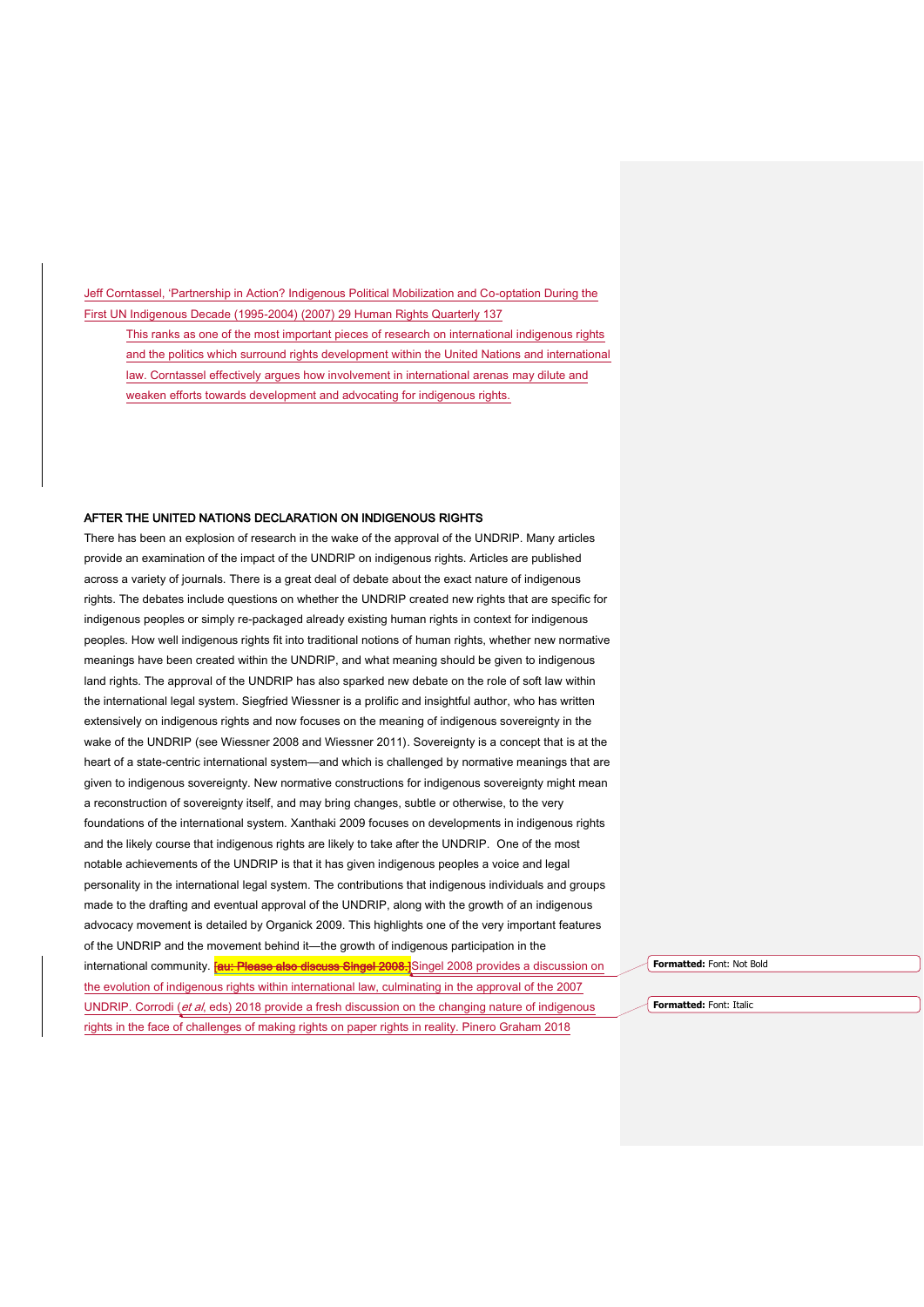# continues the analysis of provision of indigenous rights, by focusing on the difficulty of making international indigenous rights a reality in Peru.

Siegfried Wiessner 'Indigenous Sovereignty: A Reassessment in Light of the UN Declaration on the Rights of Indigenous Peoples' (2008) 41 Vanderbilt Journal of Transnational Law 1141

The approval of the UN Declaration on the Rights of Indigenous Peoples called for a reexamination of indigenous rights in international law. The issue of indigenous sovereignty has long been debated within international law circles. This article considers the changes that have occurred in the normative meanings assigned to indigenous sovereignty, and examines what UNDRIP principle of self-determination now means to understandings of indigenous sovereignty.

Siegfried Wiessner, 'The Cultural Rights of Indigenous Peoples: Achievements and Continuing Challenges' (2011) 22(1) European Journal of International Law 121

Cultural rights are an important facet of the international body of indigenous rights in the UN Declaration on the Rights of Indigenous Peoples. This article places the UNDRIP, including its content on cultural rights, in a modern historical context as well as identifying the challenges for ongoing protections of indigenous rights, and the necessity of linking the right to culture with other rights such as self-determination.

Alexandra Xanthaki, 'Indigenous Rights in International Law over the Last 10 Years and Future Developments' (2009) 10 Melbourne Journal of International Law 27

This article discusses the significant developments in indigenous rights, which is a rapidly changing and evolving area of international law. The author includes information on the UNDRIP as well as other developments.

Wenona Singel. "New Directions for International Law and Indigenous Peoples' (2008) 45 Idaho Law Review 509

A detailed discussion and analysis of the development of indigenous rights in international law.

Aliza Organick, 'Listening to Indigenous Voices: What the UN Declaration on the Rights of Indigenous Peoples Means for U.S. Tribes' (2009) 16 University of California Davis Journal of International Law & Policy 171

This article discusses the involvement of indigenous peoples in the development of the UNDRIP, and the impact which it will likely have on the indigenous peoples in the United States.

Critical Indigenous Rights Studies, (Corrodi, et al, eds) (Routledge 2018). **Formatted:** Font: Italic

**Formatted:** Indent: Left: 0 cm **Formatted:** Font: Italic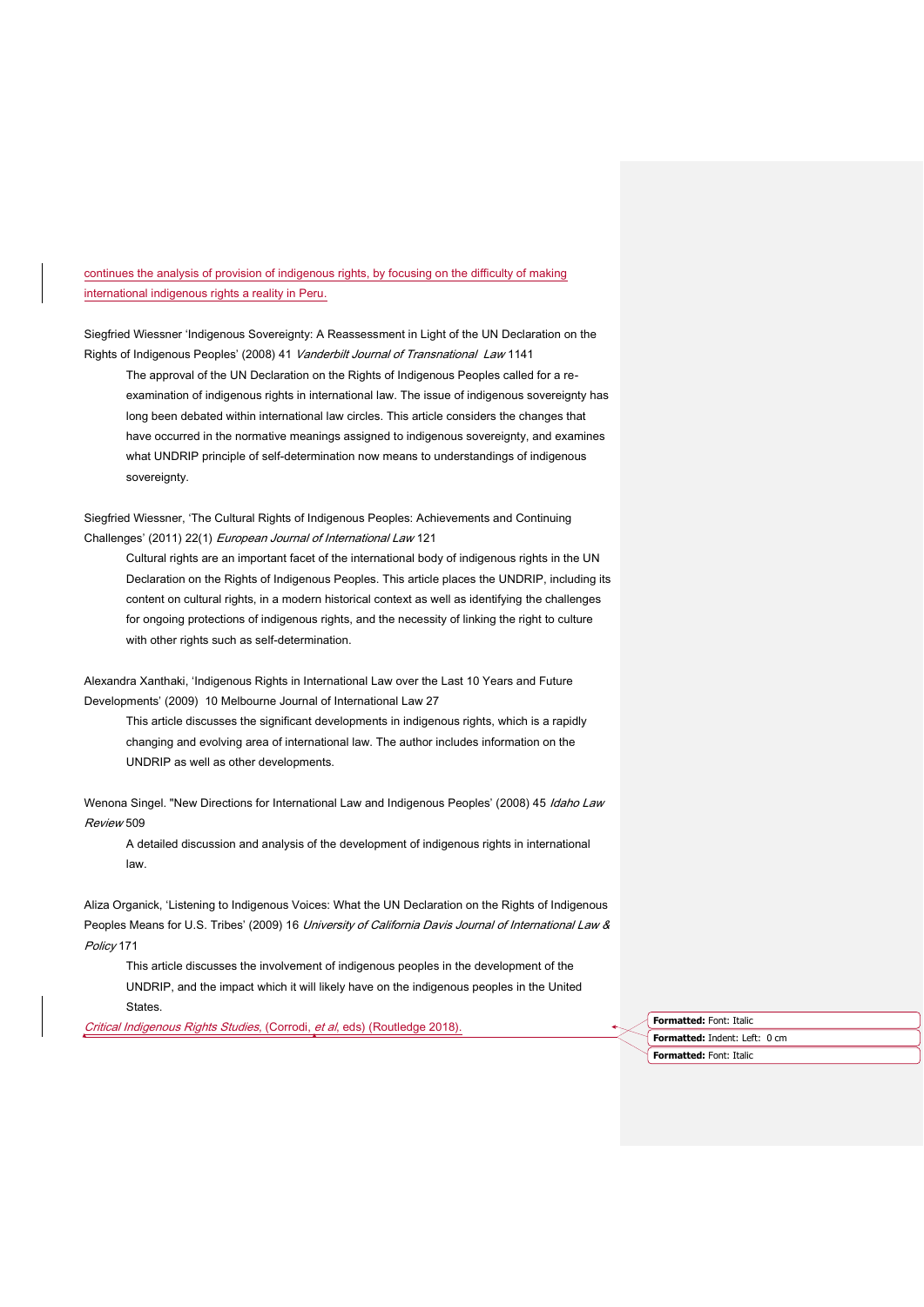This edited collection makes a significant contribution to a contemporary understanding of indigenous rights through the application of a variety of interdisciplinary perspectives in the newly emerging field of critical indigenous rights studies.

Samantha Pineiro Graham, 'The Continuing Struggle: Exploring the Extent of Indigenous Rights in the Modern Age' (2018) 4 Journal of Global Justice and Public Policy 1.

With a focus on indigenous rights in Peru, this article examines challenges in provision of indigenous rights at the domestic level, even while recognizing the gains that have been made over time in international law.

**Formatted:** Indent: Left: 0 cm

**Formatted:** Indent: Left: 0 cm

#### Human Rights

How well indigenous rights fit within contemporary understandings of international human rights is the subject of ongoing discussion. These articles compare and contrast canons of indigenous rights and international human rights. The approval of UNDRIP has also created vigorous debate about the nature of human rights. Indigenous rights are comprised of both individual and group/collective rights, in contrast to the traditional understanding of human rights as the rights of the individual. This is brought about much debate as to whether indigenous rights are really human rights, and if human rights are restricted to individual rights. Anaya 2009 argues that there are no new rights in the UNDRIP, but rather simply already existing international human rights. Wiessner 2010 and Engle 2011 make valuable contributions to the analysis of the nature of indigenous rights in light of the usual construction of international human rights.

S James Anaya, 'Why there should not have to be a declaration on the rights of indigenous peoples' (2009) 58 International Human Rights and Indigenous Peoples 63

A very useful discussion by the current UN Special Rapporteur on the Rights on Indigenous Peoples on the content of the UNDRIP. The UNDRIP is often regarded as a human rights instrument, a position that is critically and thoroughly evaluated in this article. It discusses the UNDRIP as an instrument that has a remedial nature, and argues that the rights it contains are already existing human rights with a universal application.

Siegfried Wiessner, 'Re-Enchanting the World: Indigenous Peoples' Rights as Essential Parts of a Holistic Human Rights Regime' (2010) 15 UCLA Journal of International and Foreign Affairs 239 A discussion on the role of law in society and the implications for indigenous rights within a larger human rights legal regime.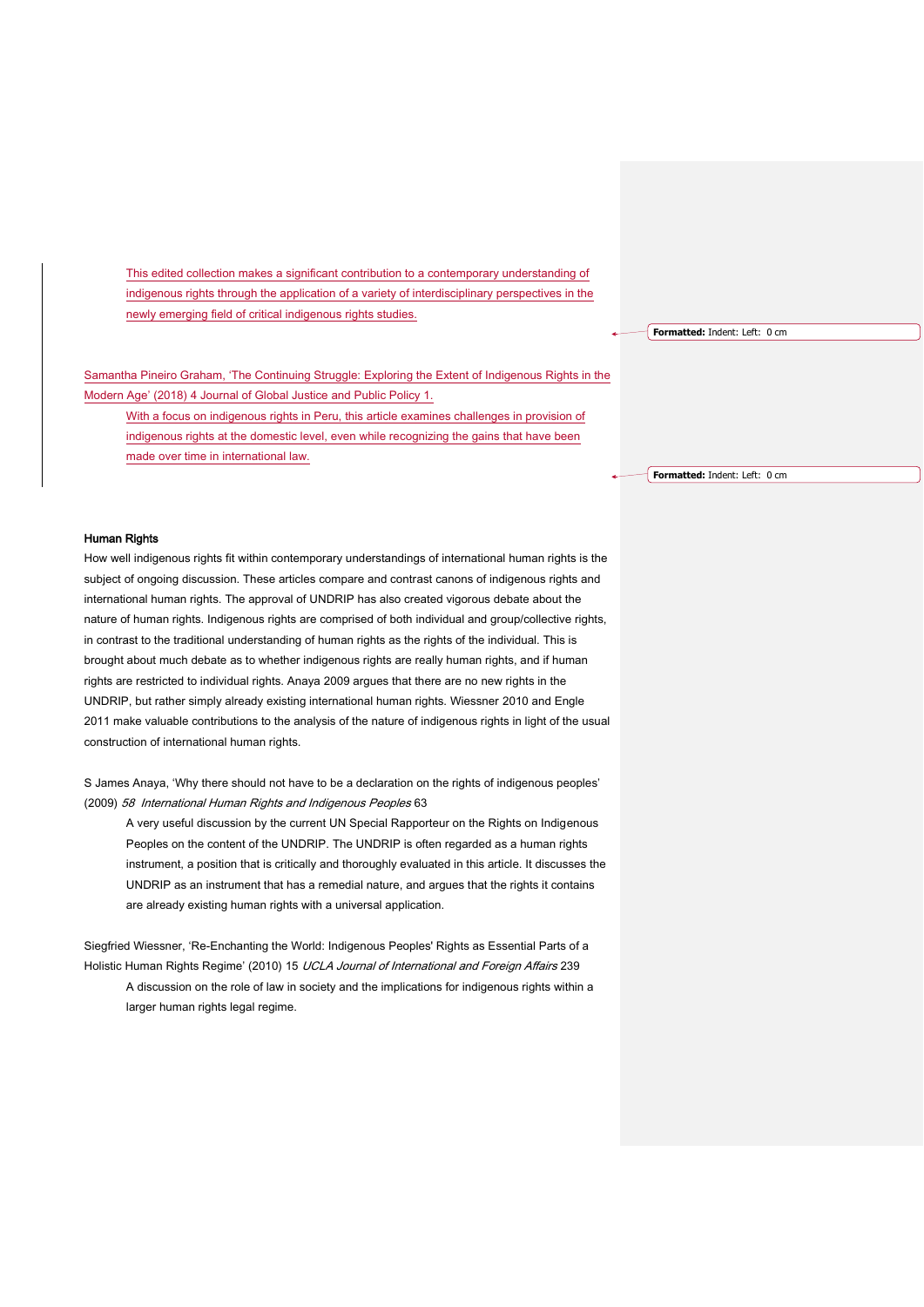Karen Engle, 'On Fragile Architecture: The UN Declaration on the Rights of Indigenous Peoples in the Context of Human Rights' (2011) 22(1) European Journal of International Law 141

This article discusses indigenous rights and human rights—and how well indigenous rights, which include collective rights can be incorporated within an international human rights corpus which gives heavy emphasis to individual rather than collective rights.

#### Self-determination

The issue of indigenous self-determination has been a very contentious one. The UNDRIP recognises "internal" self-determination for indigenous peoples. These articles examine normative meanings of self-determination, and state resistance to the recognition of indigenous groups as "peoples" within international law—where that recognition as "peoples" gives access to self-determination. One of the fundamental questions about indigenous rights has been about the normative meaning to give to 'selfdetermination.' The UNDRIP recognizes indigenous groups as "peoples" who then have some claim to "self-determination" under international law. Exactly what "self-determination" in this contest means has been the subject of fierce debate, both before and after the approval of the UNDRIP. The UNDRIP has attempted to settle the question by stating it gives no right for indigenous groups to separate from the state. Coulter's 2010 article gives important insight to not only the nature of the debates but the continuing controversy over the inclusion of the right to self-determination in the UNDRIP. Sargent and Melling 2012 consider why states continue to be so resistant to the notion of indigenous self-determination, arguing that state fears of indigenous secession would not be supported by modern interpretations of international law. Corntassel's 2008 and Corntassel's 2012 articles point to another area of dynamic growth within indigenous rights—that of a rejection of the utility of international law in realizing indigenous rights. Corntassel calls for an indigenous meaning to be given to the norm of self-determination, which he calls "sustainable self-determination." His articles provide insight into the vigorous continuation of indigenous rights being sought on indigenous terms.

Robert T. Coulter, 'The Law of Self-Determination and the United Nations Declaration on the Rights of Indigenous Peoples' (2010) 15 UCLA Journal of International and Foreign Affairs 1

The UNDRIP recognises an indigenous right to self-determination—an aspect of the instrument that was highly contested. The exact normative meaning and application of indigenous self-determination remains an area of controversy following the UNDRIP. The article's author was involved in the drafting of the UNDRIP and offers keen insight into the background and current debates on the meaning and significance of indigenous selfdetermination.

Sarah Sargent and Graham Melling, 'Indigenous Self Determination: The Root of State Resistance' (2012) 24 Denning Law Journal 117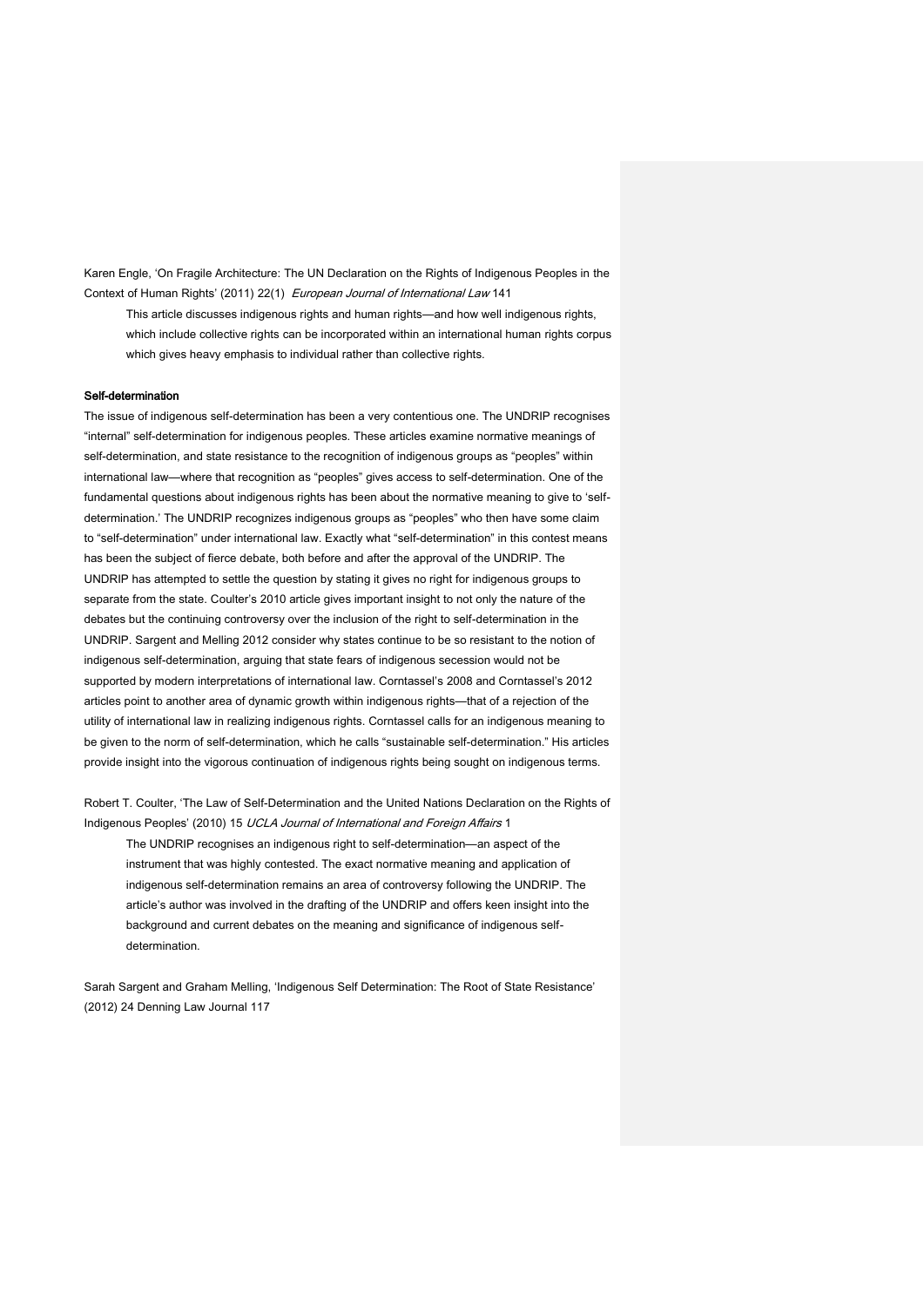States have long been resistant to the granting of self-determination to indigenous peoples. This article explores the root of that state resistance, exposing state fears of secession as groundless within modern international law.

Jeff Corntassel, 'Toward Sustainable Self-Determination: Rethinking the Contemporary Indigenous-Rights Discourse' (2008) 33 Alternatives 105

Self-determination has been a hotly contested and contentious principle when applied in the context of indigenous rights. Corntassel argues for the need for a new definition of "selfdetermination"—one which is not reliant upon international law but rather one that is reflective of indigenous values and norms.

Jeff Corntassel, Cultural Restoration in International Law: Pathways to Indigenous Self-Determination (2012) 1(1) Canadian Journal of Human Rights 94

This article considers the possibilities for land and water remediation—both forming an important base for indigenous culture-- through UNDRIP provisions. The author argues that a rights-based strategy has significant limitations and that the pursuit of an indigenous sustainable self-determination strategy that is independent of international law is the most useful way forward for indigenous peoples.

#### Soft Law

The role of soft law within the international system has been highlighted since the approval of the UNDRIP, which is a soft law instrument. Barelli's 2009 article provides an important analysis of the current role of soft law in the international legal system—and those implications for UNDRIP, as well as implications that UNDRIP has for understandings of soft law.

Mauro Barelli, 'The Role of Soft law in the International Legal System: The Case of the United Nations Declaration on the Rights of Indigenous Peoples' (2009) 58(4) International and Comparative Law Quarterly 957

UNDRIP is a soft law instrument—as it is a declaration. The 2007 approval of the UNDRIP also have a new high profile to the role of soft law in the international legal system—which is analysed in detail in this article.

#### Land rights

Many of the UNDRIP provisions deal with indigenous land rights, and the resolution of land claims. Land rights continue to be one of the most critical areas of litigation that involve indigenous rights. The Inter-American Human Rights system has indicated it views indigenous land rights as customary international law. This in itself is an important development for the way in which regional and international systems, as well as states, will respond to future indigenous land claims and claims over natural resources on indigenous lands. Pentassuglia's 2011 article explains the ways in which two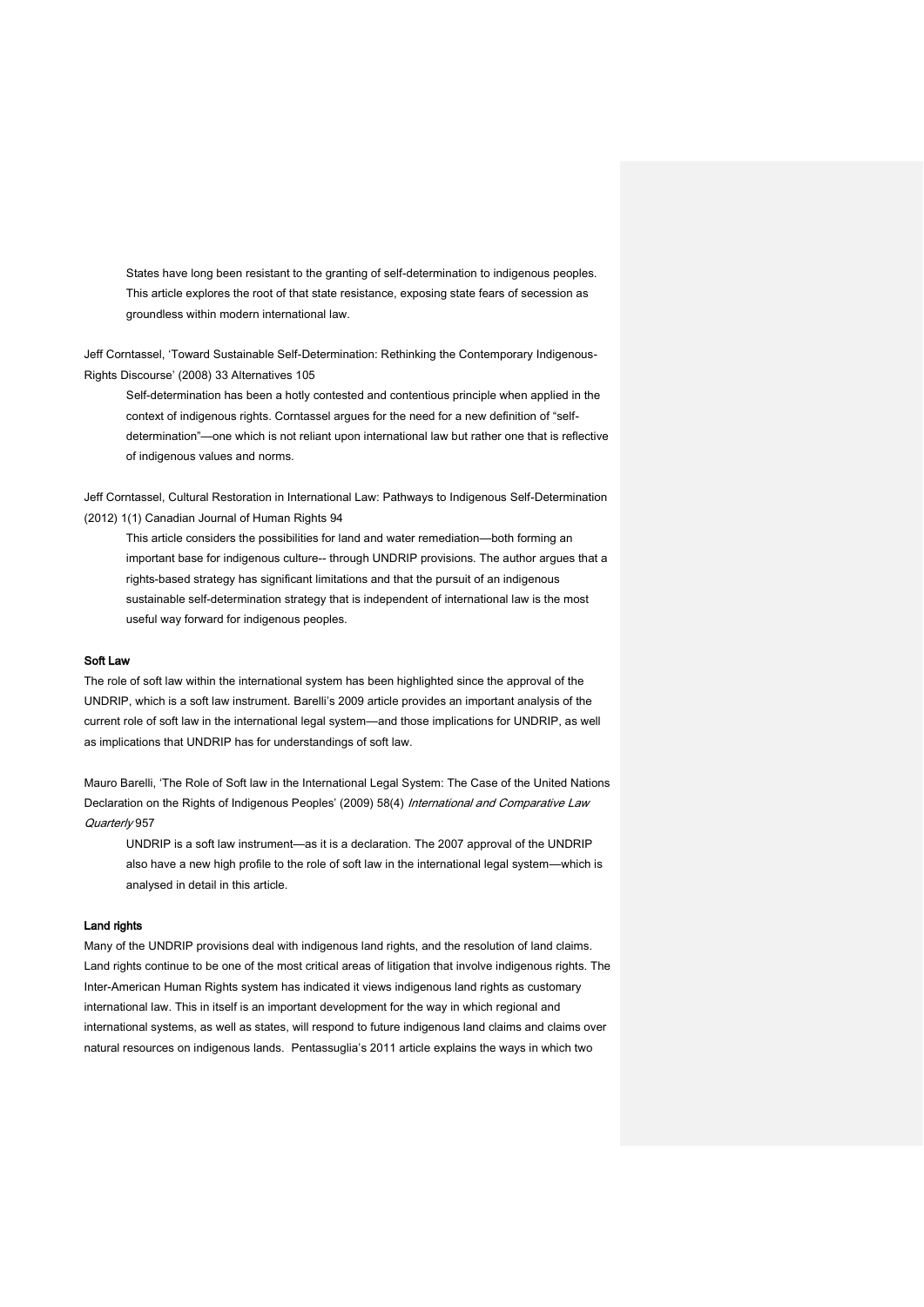regional legal systems have analyzed indigenous claims to land, and compares this to the way in which land rights are provided for in the UNDRIP. The Inter-American Human Rights system is a complex set of treaties, bodies and differing jurisdictional authority. It has also issued a number of very important decisions on indigenous land and natural resource rights. The Introduction by Helton 2010 provides a helpful overview of the Report issued by the Inter-American Human Rights Commission on the normative meanings and jurisprudential it has developed and continues to develop (see Inter-American Commission on Human Rights 2010). Although written in 2001, the Anaya and Williams 2001 article gives a detailed and clear explanation of the Inter-American human rights system, its connection to the international system, and the growing body of cases on indigenous land rights. The Anaya and Grossman 2002 article discusses the landmark Awas Tingni decision from the Inter-American Human Rights system, explaining its significance in the unfolding jurisprudence of the Inter-American system. Finally, Contreras-Garduno and Rombouts 2011 provides a discussion of recent developments in the Inter-American system. The articles in this section would be appropriate for post-graduates and more experienced scholars who are interested in the rapidly evolving principles and position on indigenous land rights in both the Inter-American and international systems.

Gaetano Pentassuglia,' Towards a Jurisprudential Articulation of Indigenous Land Rights' (2011) 22(1) European Journal of International Law 165

This article considers land rights provisions in the UNDRIP and compares it to regional approaches taken in the Inter-American and African systems.

Taiawagi Helton, 'Introduction to IACHR Report on Indigenous and Tribal Peoples' Rights Over Their Ancestral Lands and Natural Resources: Norms and Jurisprudence of the Inter-American Human Rights System' (2010) 35(2) American Indian Law Review 257

An overview of the Report issues by the Inter-American Commission on Human Rights and their current interpretations of human rights norms.

Inter-American Commission on Human Rights, 'Indigenous and Tribal Peoples' Rights Over Their Ancestral Lands and Natural Resources: Norms and Jurisprudence of the Inter-American Human Rights System' (2010) 35(2) American Indian Law Review 263

A very important if lengthy document that sets out in detail the jurisprudence of the Inter-American human rights system on indigenous land and natural resources. The Inter-American system has been instrumental in establishing precedent in favor of indigenous rights. The report also explains the Commission's position that indigenous land rights are now a matter of international customary law.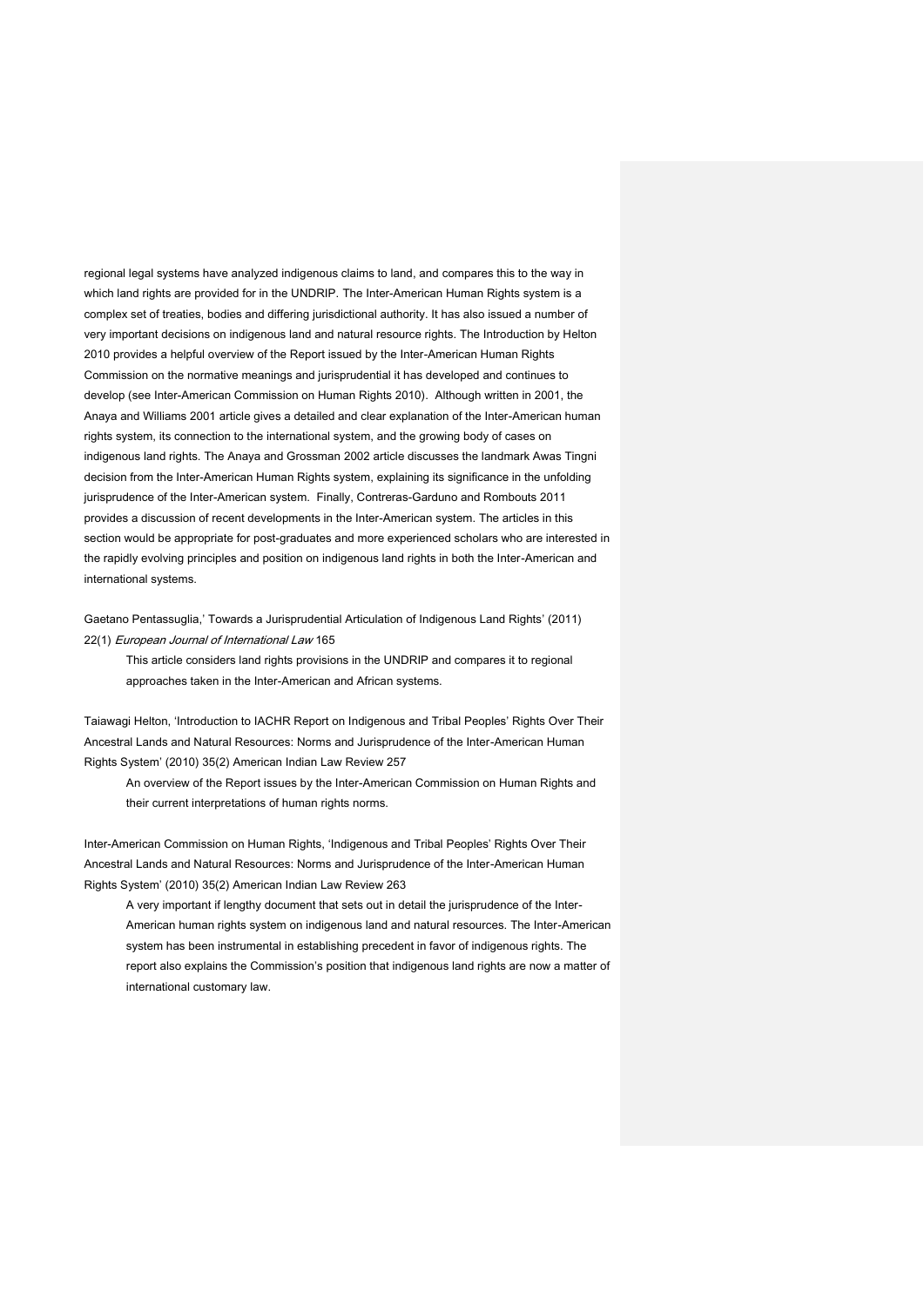S James Anaya and Robert A Williams, Jr 'The Protection of Indigenous Peoples' Rights over Land and Natural Resources Under the Inter-American Human Rights System' (2001) 14 Harvard Human Rights Journal 33

This is a still timely and contemporary discussion of the growing jurisprudence of the Inter-American Human rights system on claims of indigenous land rights.

S James Anaya and Claudia Grossman, 'The Case of Awas Tingni v Nicaragua: A New Step in the International Law of Indigenous Peoples' (2002) 19 Arizona Journal of International and Comparative Law 1

A helpful discussion on the landmark decision from the Inter-American Court of Human Rights that established precedent on claims on indigenous collective rights in land disputes.

Diana Contreras-Garduno and Sebastiaan Rombouts, 'Collective Reparations for Indigenous Communities Before the Inter-American Court of Human Rights' (2011) 27(72) Utrecht Journal of International and European Law 4.

This article provides a useful summary of the approaches taken in international law on indigenous land claims and discusses recent decisions by the Inter-American Court of Human Rights.

#### State Resistance

Despite the approval of the UNDRIP and subsequent endorsement by the four "no states", the full implementation of the UNDRIP provisions is hindered by continuing state resistance to some of rights. These articles examine the basis for state resistance to some, but not all, indigenous rights and examine the reasons for differing state responses to international indigenous rights. These articles can usefully be read alongside those under the headings for the United States, Canada, Australia and New Zealand, as well as under the heading of Self-Determination. Lightfoot's trio of articles (Lightfoot 2012, Lightfoot 2008, and Lightfoot 2010) is most usefully read together. They build an argument about the ways in which states have responded to the contents of the UNDRIP, being willing to give more weight and effect to some rights than others. Lightfoot 2012 focuses on the rights that states in the Anglosphere (the four states to oppose the approval of the UNDRIP—Australia, Canada, New Zealand and the United States) are willing to accept. Lightfoot also analyzes the rights provisions of the UNDRIP that these states continue to resist. This same theme of states being willing to recognize some but not all of the rights within the UNDRIP are examined in Lightfoot 2008 and with a comparative analysis of Australia and New Zealand in Lightfoot 2010.

Sheryl Lightfoot, 'Selective Endorsement without Intent to Implement: Indigenous Rights and the Anglosphere' (2012) 16(1) International Journal of Human Rights 100

This article examines the before-and-after positions of the four "no states" of Australia, Canada, New Zealand and the United States on the UNDRIP, and considers how and why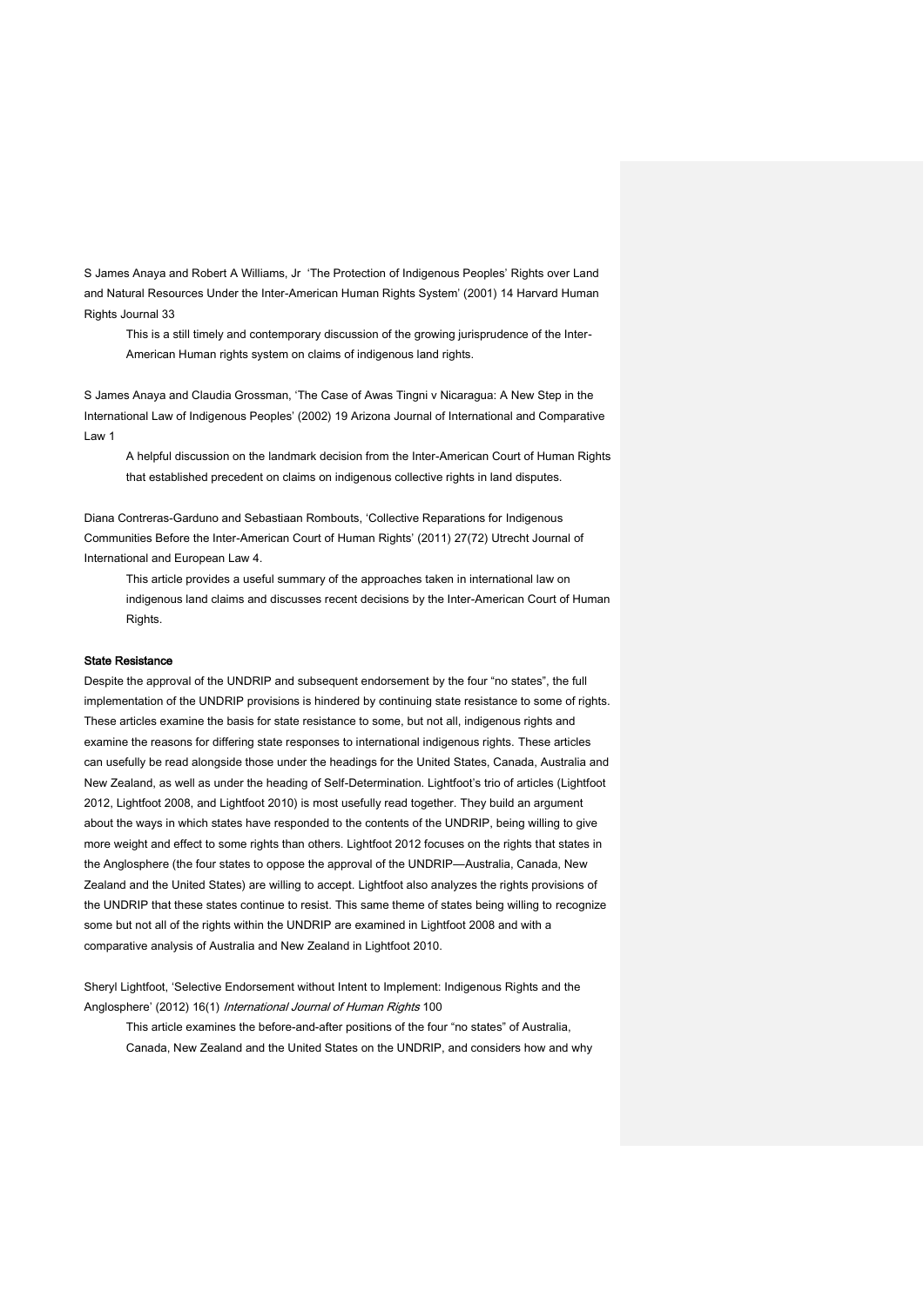these states are willing to accept some of UNDRIP provisions and remain in steadfast opposition to others.

Sheryl Lightfoot, 'Indigenous Rights in International Politics: The Case of "Over Compliant Liberal States" (2008) 33(1) Alternatives 83

In this article, Lightfoot examines what it means for a state to be "over-compliant" on some indigenous rights while failing to give recognition or effectiveness to other rights, and what prompts states to address indigenous rights in this bifurcated manner.

Sheryl Lightfoot, 'Emerging International Indigenous Rights Norms and 'over-compliance' in New Zealand and Canada' (2010) 62(1) Political Science 84

This article compares and contrasts the ways in which New Zealand and Canada have addressed indigenous rights, continuing with the "over-compliance" analysis developed in Lightfoot 2008.

# INDIGENOUS RIGHTS BEFORE THE UNDRIP **[au: Should this section appear** *before* **the section** 'after the United Nations Declaration on Indigenous Rights'?]

While the interest in researching indigenous rights may have spiked following the approval of the UNDRIP, there was a great deal of interest in it during the two decades of instrument drafting. What position indigenous rights should occupy within international law, and what principles, norms and trines justified this was the subject of much work which remains highly relevant in the post-UNDRIP era. As what eventually became the UNDRIP was being debated, drafted and re-drafted, the commentary about the place that indigenous rights should have, as well as the shape that should take owing apace. Traditional notions of human rights as individual rights were challenged. Pentassuglia 2003 discusses the way in which indigenous peoples were trying to establish the right to legal personality in the international system, and also establish themselves as legally distinct from rity groups. Barsh's 1994 article might well be regarded as a classic for anyone who is rching indigenous rights. Barsh discusses the indigenous aim of achieving international legal personality, which would make them active participants rather than passive recipients in the ational legal system. Williams 1990 continues this discussion, with a thorough examination of the power of indigenous advocacy to bring about changes in the international system. Coulter 2006 mines the ways in which international doctrines and principles can be useful in the promotion of nous issues in the American domestic state system. This highlights the importance and ntial for international law to affect state decisions, and thus, the significance of achieving an ational recognition of indigenous rights. Kingsbury 2001 provides a more theoretical exposition ow indigenous rights could be catalogued within international law. This is usefully read with Anaya 2005, to understand the theoretical underpinnings that could be and were given to indigenous rights at the international level. Anaya 2006 discusses the ways in which indigenous activism has n instrumental in shaping contemporary international law doctrines. Issues about deciding who is ognized in international law as being "indigenous" are covered by Corntassel 2003. Who would be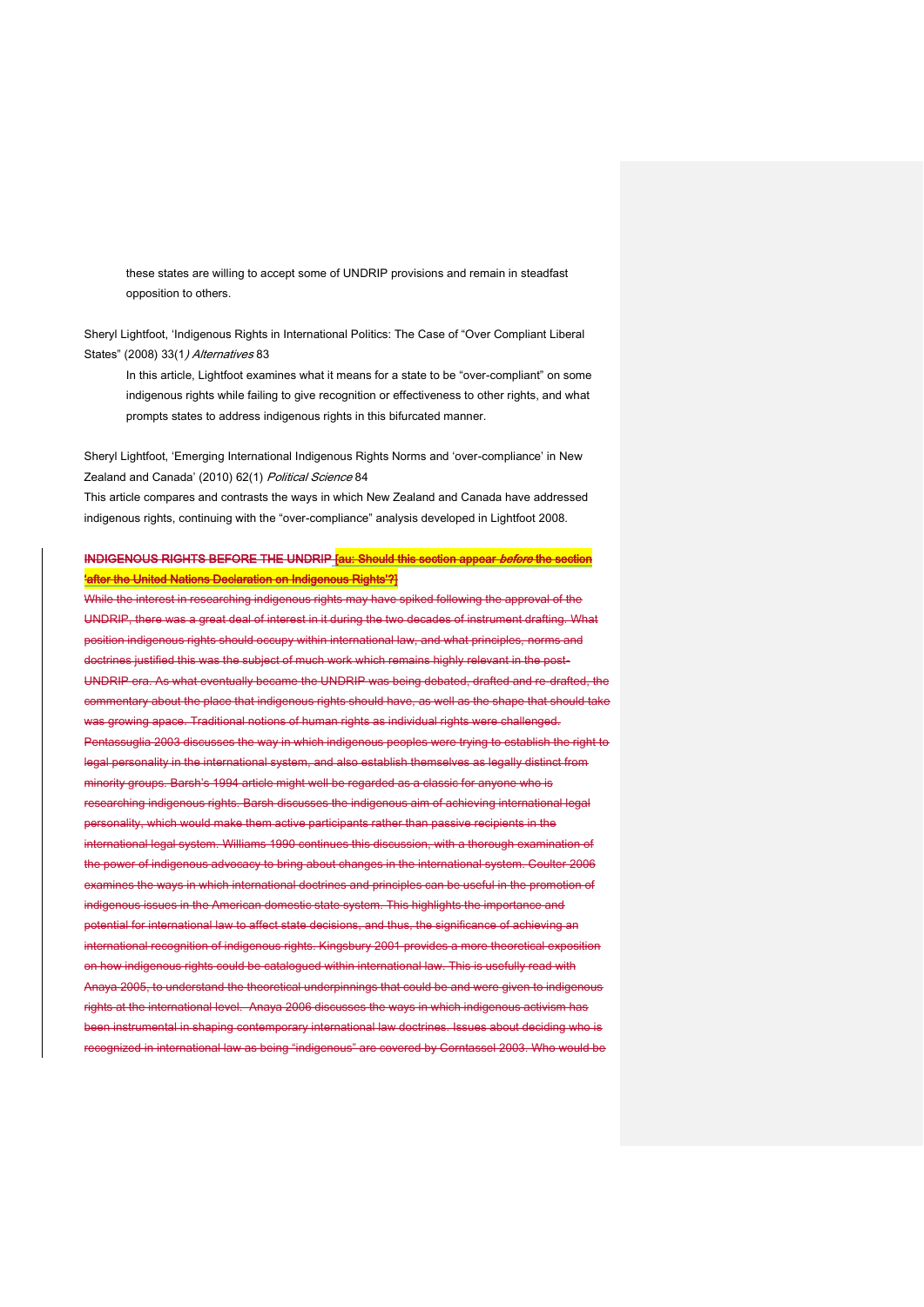able to lay claim to the emerging body of indigenous rights was an area of much argument in the development of the UNDRIP. Despite the UNDRIP being regarded as a significant positive development in indigenous rights, Corntassel 2007 effectively points out the negative implications of becoming involved in the international system.

Gaetano Pentassuglia 'Towards International Personality: The Position of Minorities and Indigenous Peoples in International Law' (2003) 14(2) European Journal of International Law 390 A useful juxtaposition of minority and indigenous rights in international law.

Russell Lawrence Barsh, 'Indigenous Peoples in the 1990's: From Object to Subject of International Law?' (1994) 7 Harvard Human Rights Journal 33

Although the recognition of indigenous rights through the UNDRIP is now a fait accompli, in fact the efforts to draft and seek approval of the instrument took place over twenty-two long years. This article traces important developments in indigenous rights during the period in which the UNDRIP was being discussed and drafted.

Robert A Williams, 'Encounters on the Frontiers of International Human Rights Law: Redefining the Terms of Indigenous Peoples' Survival in the World'(1990) Duke Law Journal 660

This article discusses the changes that indigenous advocacy at the international level for a recognition of indigenous rights has had on tradition rights-based discourse and on the way in which law itself is understood and analyzed. It makes a case for the use of critical race approaches.

Robert T Coulter, 'Using International Human Rights Mechanisms to Promote and Protect Rights of Indian Nations and Tribes in the United States: An Overview' (2006) 31 American Indian Law Review 573

A discussion of the relevance of international law doctrines in domestic arguments regarding tribal issues in the United States.

Benedict Kingsbury, 'Reconciling Five Competing Conceptual Structures of Indigenous Peoples' Claims in International and Comparative Law (2001) 34 New York University Journal of International **Law and Policy 189** 

This provides an examination of five different platforms for indigenous rights and the implications of the usage of each one.

S James Anaya, 'Divergent Discourses about International Law, Indigenous Peoples, and Rights over Lands and Natural Resources: Toward a Realist trend'(2005) 16 Colorado Journal of Environmental Law and Policy 237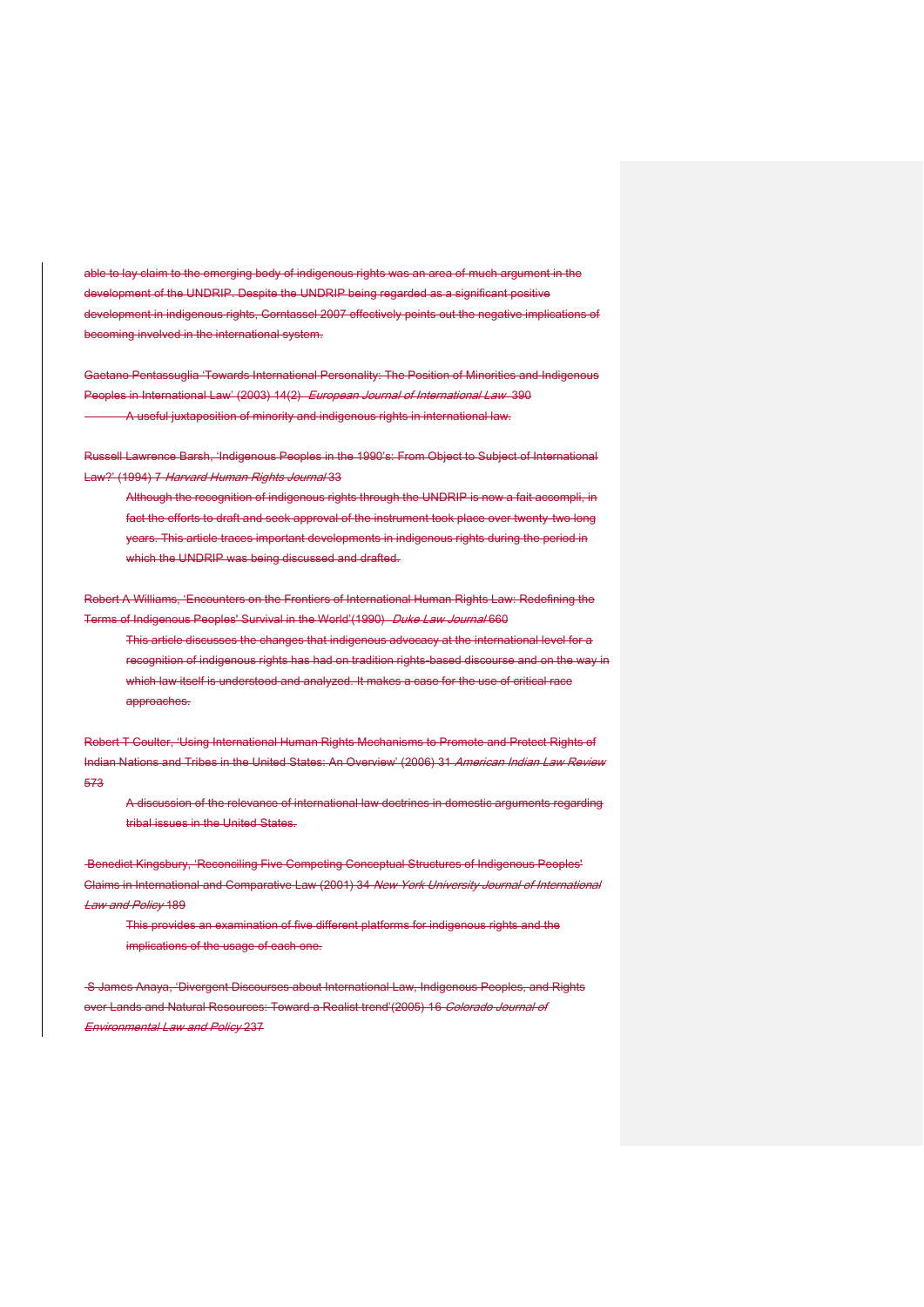Another article that has been written by the current UN Special Rapporteur on the Rights of Indigenous Peoples that considers the various doctrinal approaches that have been used to debate and litigate indigenous claims about land and water resources.

S. James Anaya, 'Indian Givers: What Indigenous Peoples Have Contributed to International Human Rights Law' (2006) 22 Washington University Journal on Law and Policy 107

A discussion of how international law has been shaped by the emergence of indigenous rights and claims for justice by indigenous peoples

Jeff Corntassel, 'Who is Indigenous? 'Peoplehood' and Ethnonationalist Approaches to Rearticulating Indigenous Identity' (2003) 9(1) Nationalism and Ethnic Politics 75

Deciding by what criteria someone is determined to be indigenous in both international and state law has been very contentious (See further articles on this in the section regarding American jurisprudence, in particular the discussion on the 'existing Indian family doctrine'). Jeff Corntassel provides an insightful and important discussion by reviewing the debates on definitional criteria for being indigenous and making the case for why it is important for the right of indigenous self-identification to be recognised.

Jeff Corntassel, 'Partnership in Action? Indigenous Political Mobilization and Co-optation During the First UN Indigenous Decade (1995-2004) (2007) 29 Human Rights Quarterly 137 This ranks as one of the most important pieces of research on international indigenous rights and the politics which surround rights development within the United Nations and international law. Corntassel effectively argues how involvement in international arenas may dilute and weaken efforts towards development and advocating for indigenous rights.

#### REGIONAL LEGAL SYSTEMS

[au: Please provide here a commentary paragraph that specifically and directly introduces/contextualizes each source cited in this section using the Author Year or \*\*Title\*\* format.] Regional legal systems have a key role to play in the provision and interpretation of indigenous rights. In particular the Inter-American human rights system has been the site of significant litigation over indigenous rights. The operation of this regional system which covers North, Central and South American states is covered in the Inter-American Commission on Human Rights 2009 guide on indigenous rights over land and natural resources. Similarly Anaya and Williams Jr (2001) discuss the decisions landmark indigenous rights decisions from the Inter-American system. The interplay of regional systems with the international legal system after UNDRIP is explored by Barelli 2010. Pasqualucci 2009 focuses on the role of the Inter-American system in determining indigenous rights following the 2007 UNDRIP approval. The operation of the Inter-American advisory, in contrast to its binding, operation is provided by Pasqualucci 2002. Anaya and Grossman 2002 focus on a decision from the Inter-American system that establishes indigenous rights to their ancestral lands. Schaaf and

**Formatted:** Font: Not Bold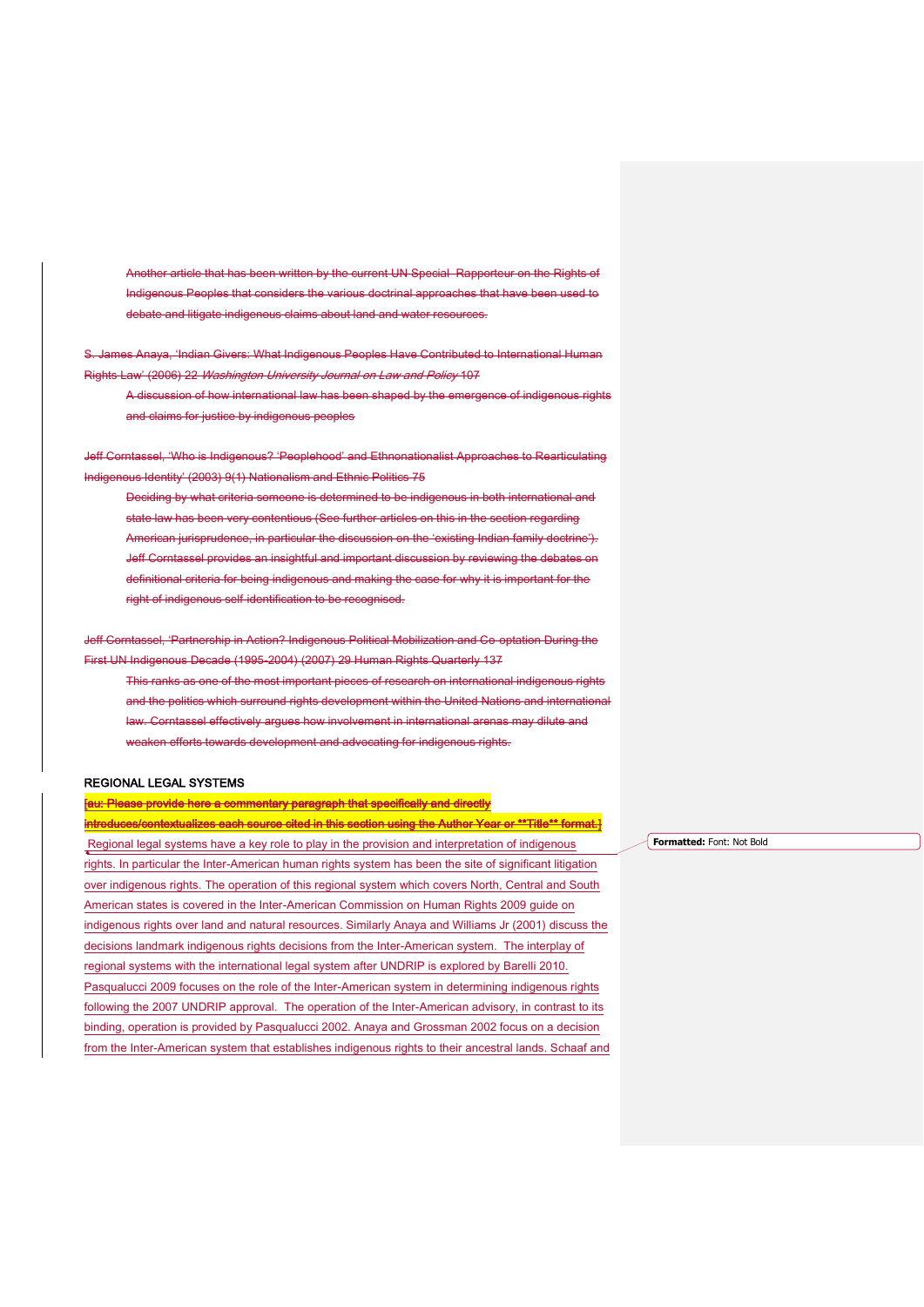Fishel 2002 detail the Inter-American Commission decision that granted indigenous peoples rights to their ancestral lands in the United States. Fishel 2007 follows up on a related claim that was the subject of a decision in favour of indigenous land rights against the United States by the Committee on the Elimination of All Racial Discrimination.

Indigenous and Tribal Peoples' Rights over Their Ancestral Lands and Natural Resources: Norms and Jurisprudence of the Inter-American Human Rights System (produced by the Inter-American Commission on Human Rights 35) (2009) 35(2) American Indian Law Review 263

An absolute must-read regarding the workings of the Inter-American Human Rights system and decisions and positions it has taken on indigenous rights claims and disputes over land and natural resources.

S James Anaya and Robert A Williams Jr, The Protection of Indigenous Peoples' Rights over Lands and Natural Resources Under the Inter-American Human Rights System (2001) 14 Harvard Human Rights Journal 33

The Inter-American Human Rights system has provided ground-breaking decisions and positions on indigenous rights, including claims for land and for natural resources. This article discusses those decisions and their implications.

Mauro Barelli, 'The Interplay between Global and Regional Human Rights Systems in the Construction of the Indigenous Rights Regime(2010) 32(4) Human Rights Quarterly 951 A post-UNDRIP analysis of the roles played by regional and global legal systems regarding indigenous rights.

Jo Pasqualucci, "International Indigenous Land Rights: A Critique of the Jurisprudence of the Inter-American Court of Human Rights in Light of the United Nations Declaration on the Rights of Indigenous Peoples" (2009) 27(1) Wisconsin International Law Journal 51

A very helpful look at the continued role of the Inter-American Human Rights system in the wake of UNDRIP approval.

Jo Pasqualucci, "Advisory Practice of the Inter-American Court of Human Rights: Contributing to the Evolution of International Human Rights Law" (2002) 38 Stanford Journal of International Law 241 This provides useful information on the advisory practices of the Inter-American Human Rights Court and implications for human rights in international law.

**Formatted:** Font: Not Bold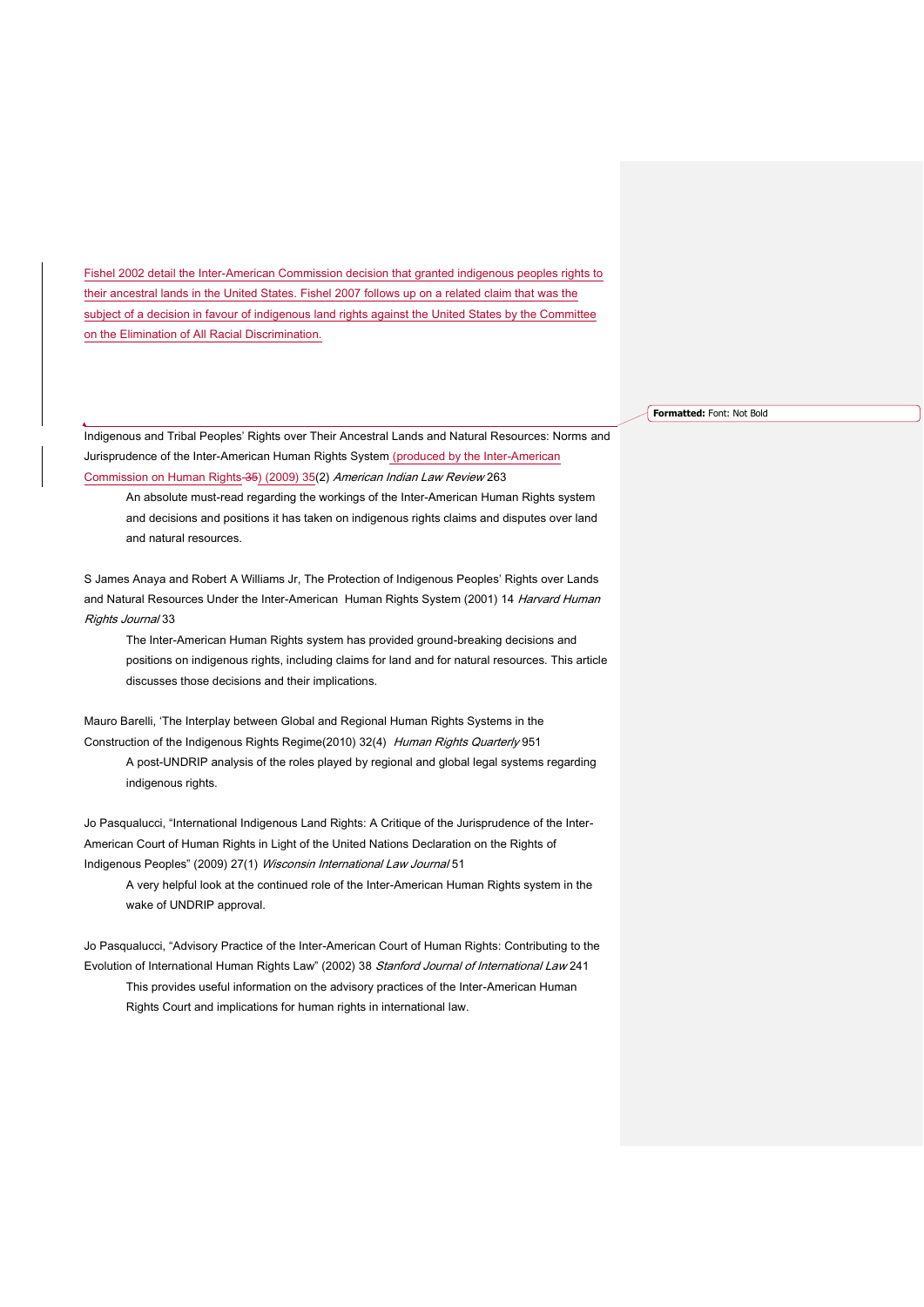S James Anaya and Claudio Grossman, 'The Case of Awas Tingni v Nicaragua: A New Step In the International Law of Indigenous Peoples' (2002) 19 Arizona Journal of International and Comparative  $l$  aw 1

Analysis of a ground-breaking case establishing indigenous rights to ancestral lands.

Deborah Schaaf and Julie Fishel, 'Mary and Carrie Dann v United States at the Inter-American Commission on Human Rights: Victory for Indian Land Rights and the Environment (2002) 16 Tulane Environmental Law Journal 175

Analysis of high profile case on indigenous rights to ancestral lands in the United States decided in the Inter-American human rights system.

Julie Ann Fishel, 'United States Called to Task on Indigenous Rights: The Western Shoshone Struggle and Success at the International Level' (2007) 31(2) American Indian Law Review 619

Analysis of the implications of the Mary and Carrie Dann claims of indigenous rights for ancestral lands raised at the United Nations following actions brought in the Inter-American human rights system.

#### INTERSECTIONS WITH OTHER LAWS

The intersection of indigenous rights with other rights and laws is an important aspect of indigenous scholarship. There may be a tendency to think of indigenous rights as a narrow niche within the law, when in actuality, indigenous rights themselves are inclusive of many kinds of rights, and transcend the usual label of human rights placed upon them. The articles here address the intersections of indigenous law with other legal regimes and issues and demonstrate the breadth of indigenous rights in legal research and practice. Indigenous rights are often thought of as a narrow and niche area of the law, but in fact, indigenous rights intersect with many other legal areas of law. Batt 2012 discusses the intersection of indigenous rights in DNA from ancient indigenous remains and the intellectual property legal framework. Vadi 2011 discusses the intersection of indigenous cultural rights with investment law, with a particular focus on how these have been handled in investment treaty arbitration. Vadi 2007 argues that intellectual property frameworks are not appropriate for the protection of indigenous traditional knowledge, and that alternative frameworks should be developed. See also Corntassel 2008 and Corntassel 2012 on the need to develop alternative legal frameworks for the effective realization of indigenous rights

Tau: Which Corntassel articles? The ones in "Self-Determination", or the ones in "Indigenous Rights before the UNDRIP"?]

Fiona Batt 'Ancient Indigenous Deoxyribonucleic Acid (DNA) and Intellectual Property Rights' (2012) 16(1) The International Journal of Human Rights 152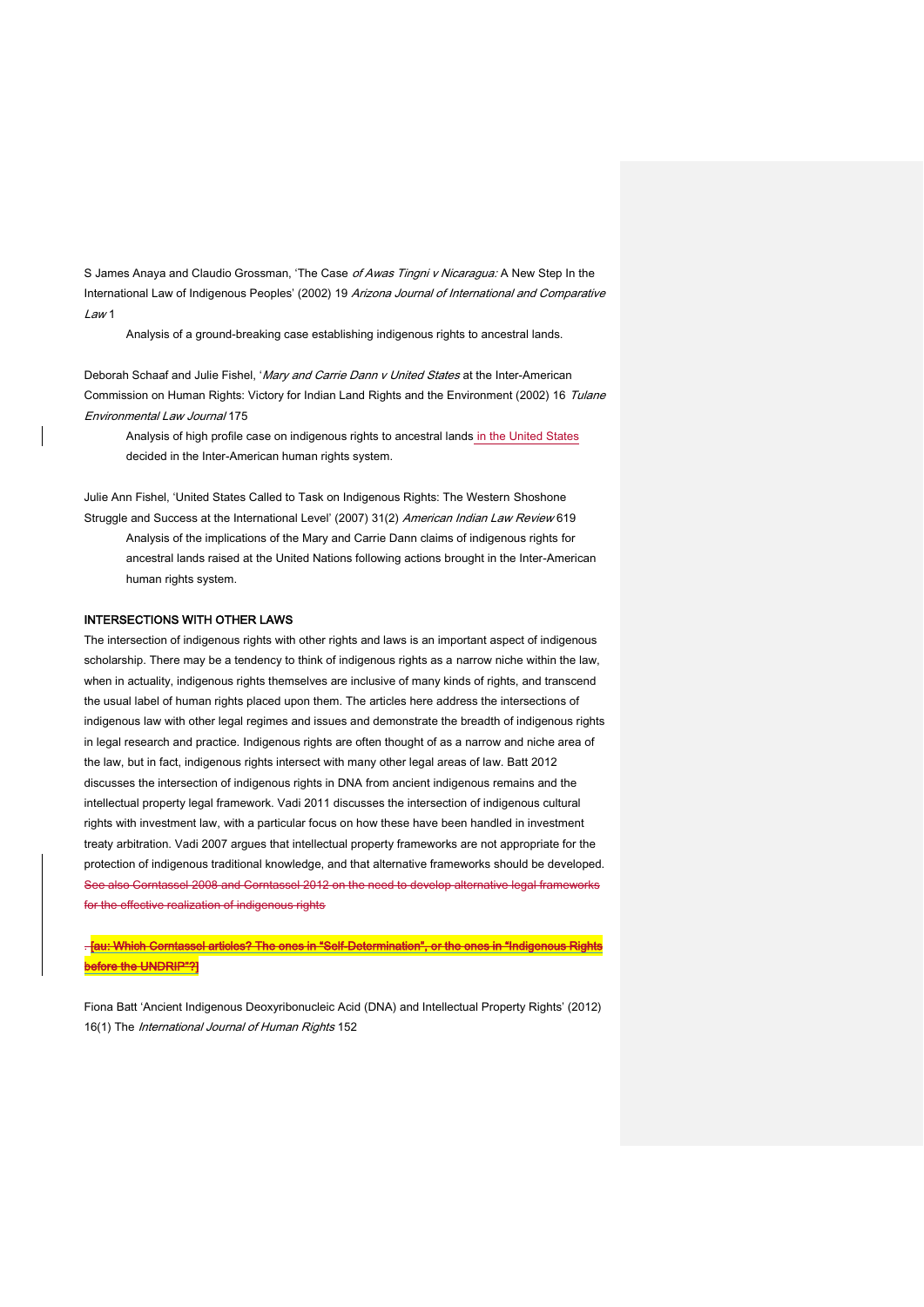This considers the use of intellectual property rights in debates over the proper consideration of DNA from ancient indigenous remains.

Valentina Vadi, 'When Cultures Collide: Foreign Direct Investment, Natural Resources and Indigenous Heritage in International Investment Law' (2011) 42 Columbia Human Rights Law Review 3 (2011) 797

This provides a comprehensive and systematic overview and critical assessment of investment treaty arbitrations involving elements of indigenous cultural heritage. Increasingly indigenous issues feature in investment legal disputes.

Valentina Vadi, 'Intangible Heritage, Traditional Medicine and Knowledge Governance'(2007) 2 Journal of Intellectual Property Law and Practice 10 (2007) 682

This article argues that intellectual property rights are inadequate to protection indigenous traditional knowledge and proposes an alternative solution in the form of creating a traditional knowledge database.

#### INDIGENOUS CHILDREN

The rights of indigenous children have been a matter of particular attention, given past state practices of forced removal of children in an effort to assimilate indigenous groups. While forcible removal is now prohibited by the UNDRIP, concerns remain about the treatment of indigenous children, and ongoing generational effects of forced removal. Sargent 2010 reviews the situation of children being sent from Guatemala in intercountry adoption, in light of resistance by Guatemala to fully recognizing indigenous self-determination. Libesman 2007 questions whether international law is able to adequately address and safeguard the rights of indigenous children. Tilbury 2008' s empirical research considers the whether the way that child welfare decisions are made contribute to overrepresentation of indigenous children in the Australian care system. Cunneen and Libesman 2008 also consider the issue of indigenous children over-representation in Australia through empirical research on the intersections of the child welfare system with indigenous families and communities. Kline 1993 writes from a feminist perspective on the way that stereotypes on idealized motherhood have a deleterious effect on indigenous women and families. Kline 1992 identifies how the best interests of the child principle can result in discrimination against indigenous children. Blackstock 2011 provides a critical discussion of the human rights abuse claims examined by the Canadian Human Rights Commission. Hand 2006 contrasts and compares indigenous worldviews with nonindigenous child welfare concepts.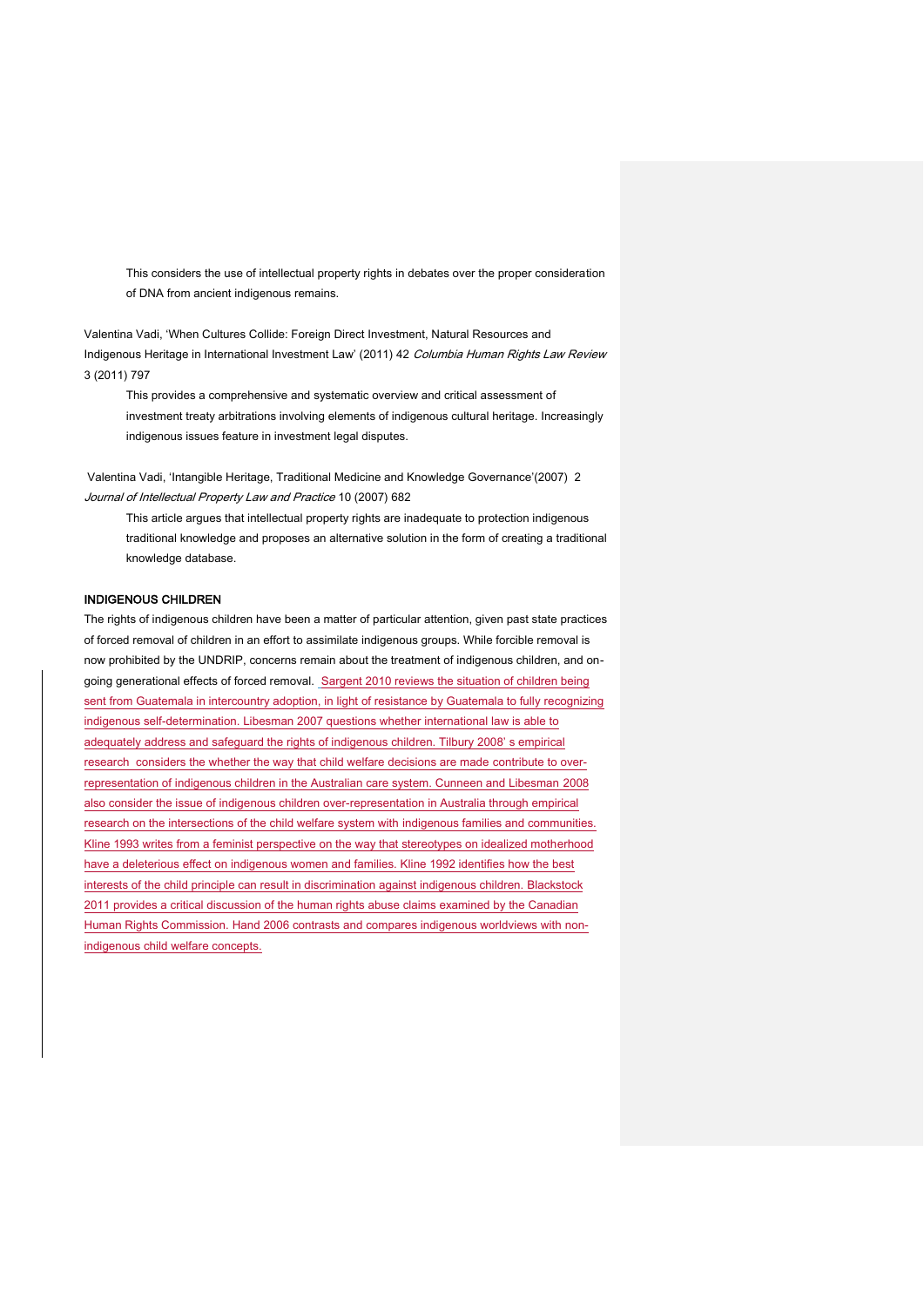# [au: Please specifically and directly introduce/contextualize each source cited in this section using the Author Year format.]

Sarah Sargent, 'Indigenous Children's Rights—International Law, Self-determination and Intercountry Adoption in Guatemala' (2010) 10(1) Contemporary Issues in International Law 1

This article looks at intercountry adoption of children from Guatemala in light of barriers presented by state resistance to a full implementation of indigenous self-determination.

Terri Libesman, 'Can International Law Imagine the World of Indigenous Children?' (2007) 15 International Journal of Children's Rights 283

This article examines the issue of whether international law is able to respond effectively to the particular needs and challenges of indigenous children.

Clare Tilbury, 'The over-representation of Indigenous Children in the Australian Child Welfare System'(2008) 18(1) International Journal of Social Welfare 57

This article examines the over-representation of indigenous children in the child welfare system of Australia through empirical data. It considers the effect of how decisions are made at certain points in the child welfare system and how this contribute to the overrepresentation.

Chris Cunneen and Terry Libesman, 'Removed and Discarded: The Contemporary Legacy of the Stolen Generations' (2002) 7 Australian Indigenous Law Reporter 1

Empirical research into the over-representation of indigenous children in New South Wales that looks at child welfare system interactions with indigenous families and groups.

Marlee Kline, 'Complicating the Ideology of Motherhood: Child Welfare law and First Nation Women (1993) 18 Queens Law Journal 306

From the standpoint of legal feminist theory, this article examines how idealisedidealized notions of motherhood impact upon indigenous families and women.

Marlee Kline, 'Child Welfare Law," best interests of the child" Ideology, and First Nations.' (1992) 30 Osgoode Hall Law Journal 375

This article argues the necessity of self-government of indigenous peoples in Canada to be able to effectively provide for the welfare of indigenous children. It reveals the shortcomings and discrimination that result from non-indigenous legal constructs including the best interests of the child principle.

Cindy Blackstock, 'The Canadian Human Rights Tribunal on First Nations Child Welfare: Why if Canada Wins, Equality and Justice Lose' (2011) 33(1) Children and Youth Services Review 187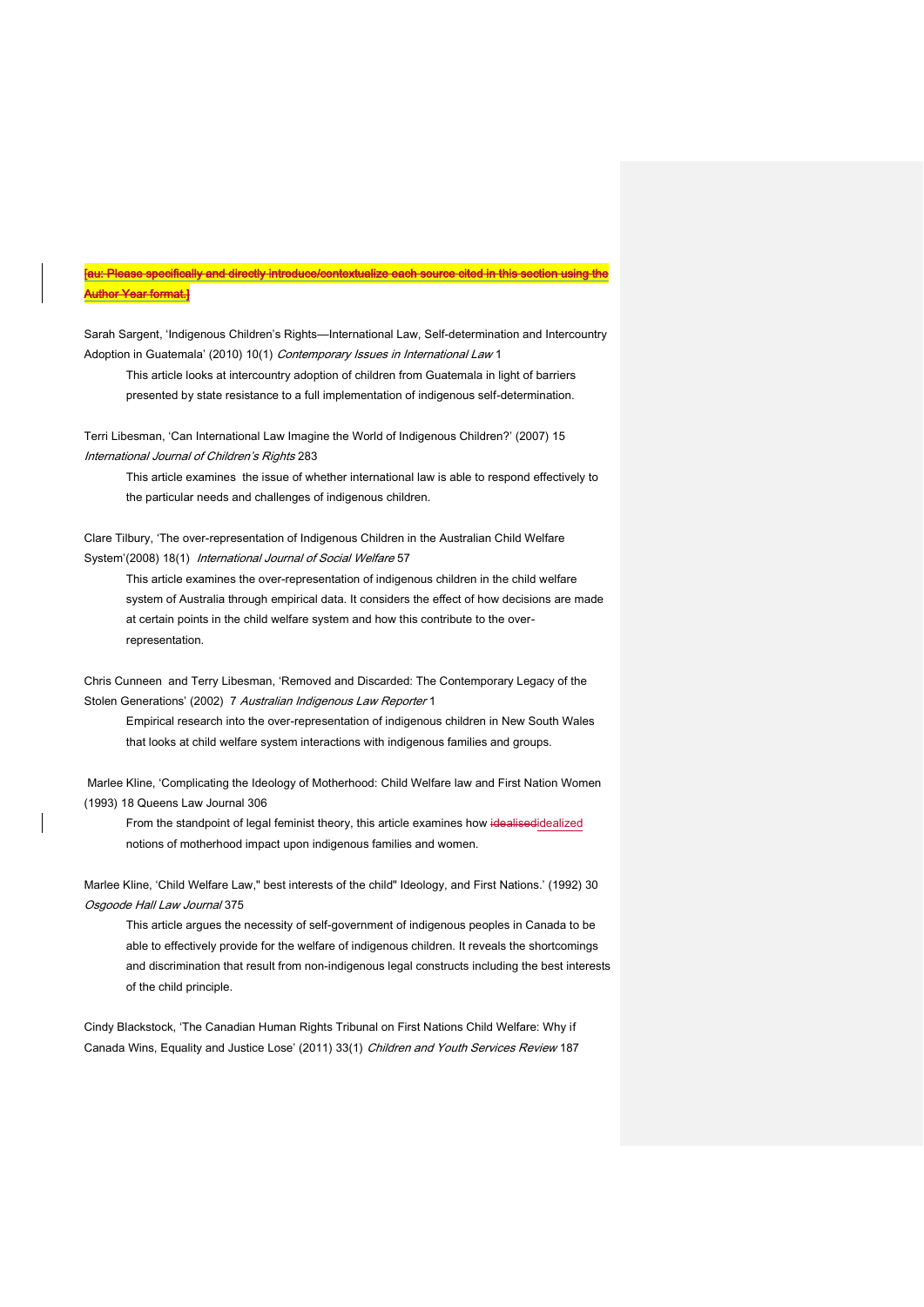An examination of the inquiry by the Canadian Human Rights Commission of governmental treatment of indigenous children on Canadian First Nation reserves and claims of human rights abuses.

Carol Hand, 'An Ojibwe Perspective on the Welfare of Children: Lessons of the Past and Visions for the Future' (2006) 28(1) Children and Youth Services Review 20.

This provides an insightful discussion on Ojibwe (an American based tribe) cosmology in relation to modern child welfare issues. The inclusion of indigenous perspectives which are compared and contrasted with non-indigenous child welfare principles makes this a very valuable piece of research on indigenous child welfare issues.

#### UNITED STATES

There is much in the American jurisprudence on indigenous peoples which is unique. This is due to the recognition that the United States federal government gives to some indigenous tribes. Tribes given federal recognition are also seen to have at least a limited sovereignty on tribal lands for certain legal matters. There are many articles which deal with the development of legal doctrines on tribal sovereignty, and explain and analyse the federal legal doctrines that deal with tribal jurisdiction. New Holy's 1998 article provides insight on the importance that land plays in indigenous identity, and how land is regarded as sacred. The complex history of contested land claims in the United States is also covered in a discussion of the on-going dispute over the Black Hills. This article provides a helpful overview of the complicated issues that arise within the United States on indigenous rights.

Alexandra New Holy, 'The Heart of Everything that Is: Paha Sapa, Treaties and Lakota Identity' (1998) 23 Oklahoma City University Law Review 317

This provides excellent coverage of on-going disputes over Lakota peoples' claims over the Black Hills, or Paha Sapa, land, ceded to them in treaties with the United States. It provides an indigenous perspective—on how the land is seen as sacred and how it forms an integral part of the Lakota culture and heritage.

#### Tribal sovereignty

Whether tribes are sovereign, the origin of any sovereignty, and the limits upon it, are issues which are at the root of much academic research and commentary on indigenous rights within the United States. That the United States recognizes a limited sovereignty of some indigenous tribes is the subject of Kowalski's 2009 article. That the existence of this sovereignty is often overlooked or forgotten is the focal point of her article. Understanding how Indian tribe sovereignty works in conjunction with state and federal jurisdictions is the subject of the Francis et al. 2010 article. The state of Kansas is used to explain the complexities of Indian tribe sovereignty on criminal matters. This provides a broader discussion on indigenous sovereignty alongside state and federal jurisdictions in the United States. Paschal 1991 discusses the process of tribal recognition by the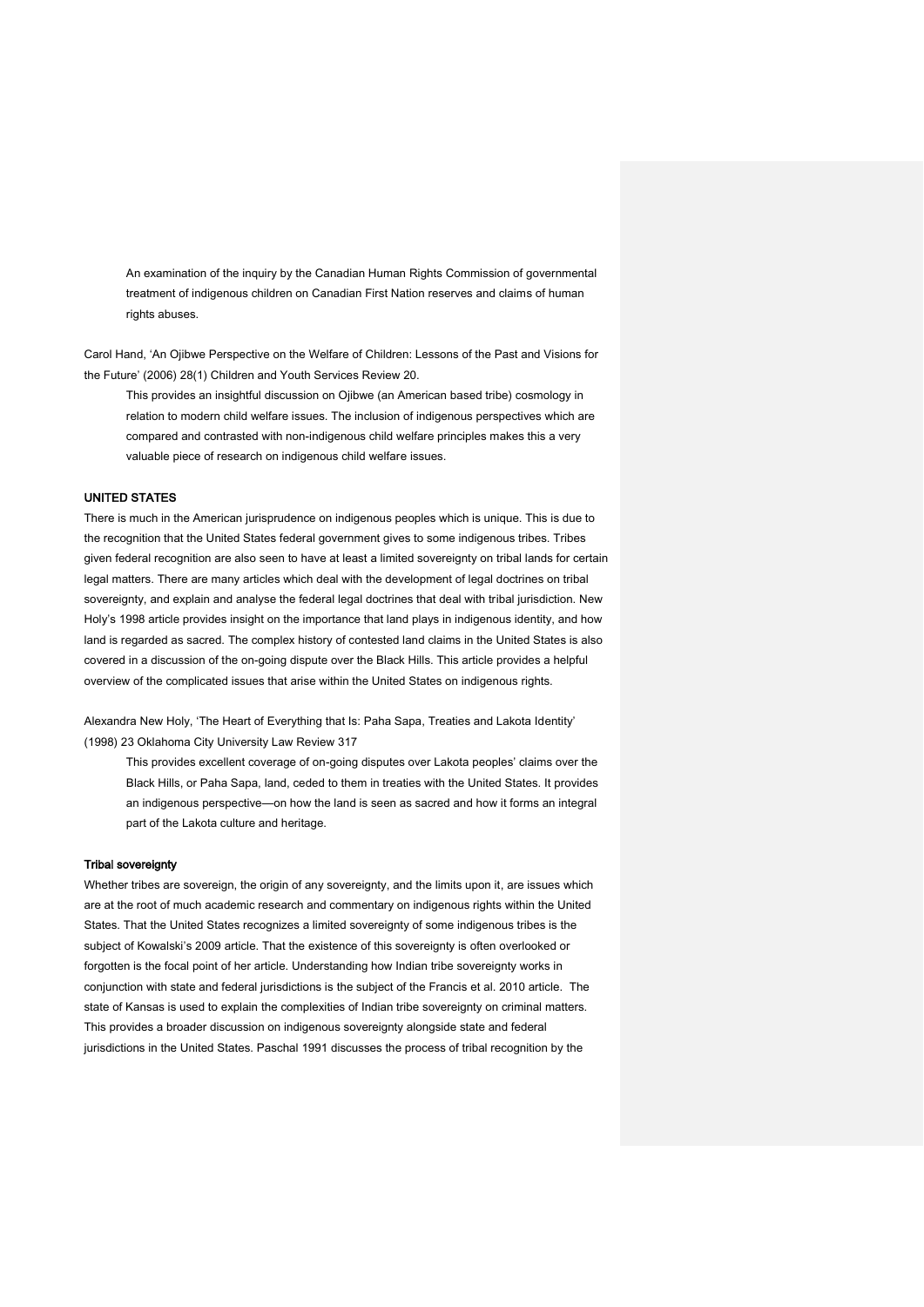American federal government. It is this recognition that provides tribes with some limited sovereignty under federal law. Metteer 2003 links issues of tribal sovereignty and determination of membership within a tribe. Finally, Organick 2009 argues for the importance of including tribal law as part of legal education, complementing the arguments raised by Kowalski that indigenous sovereignty and tribal law, while vital components of the American legal system, are virtually ignored by large parts of the academic and legal community.

Tonya Kowalski, 'The Forgotten Sovereigns' (2009) 36 Florida State University Law Review 765 This article discusses the frequently over-looked sovereignty of tribal nations within the United States.

John Francis et al, 'Reassessing Concurrent Tribal-State-Federal Criminal Jurisdiction in Kansas' (2010) 59 University of Kansas Law Review 949

The complexities of jurisdiction between the federal government, the state, and Indian tribes on criminal matters within the state of Kansas is evaluated. The article provides useful information in understanding issues of tribal sovereignty within the federal and state jurisdictions of the United States.

Rachael Paschal, 'The Imprimatur of Recognition: American Indian Tribes and the Federal Acknowledgement Process' (1991) 66 Washington Law Review 209

An insightful discussion on the process by which Indian tribes in the United States seek federal recognition.

Christine Metteer, 'The Trust Doctrine, Sovereignty, and Membership: Determining Who is Indian' (2003) 5 Rutgers Race and Law Review 53

Tribal sovereignty and indigenous self-determination are issues which underlie determination of who meets the "criteria" for being an "Indian" (as a defined legal term of art in American federal and state law). This article examines differing definitions for being an "Indian" and links between federal legal doctrine, federal recognition of Indian tribes and the legal doctrine of sovereignty. This can usefully be read alongside Metteer's 1997 article on the Indian Child Welfare Act.

Aliza Organick, 'Tribal Law and Best Practices in Legal Education: Creating a New Path for the Study of Tribal Law' (2009) 19 Kansas Journal of Law and Public Policy 63

This article discusses the study of tribal law as part of American legal education.

#### Assimilation Jurisprudence

The United States has not pursued a consistent policy with regard to American Indians. While it is now generally seen to be operating policies consistent with self-determination, this has not always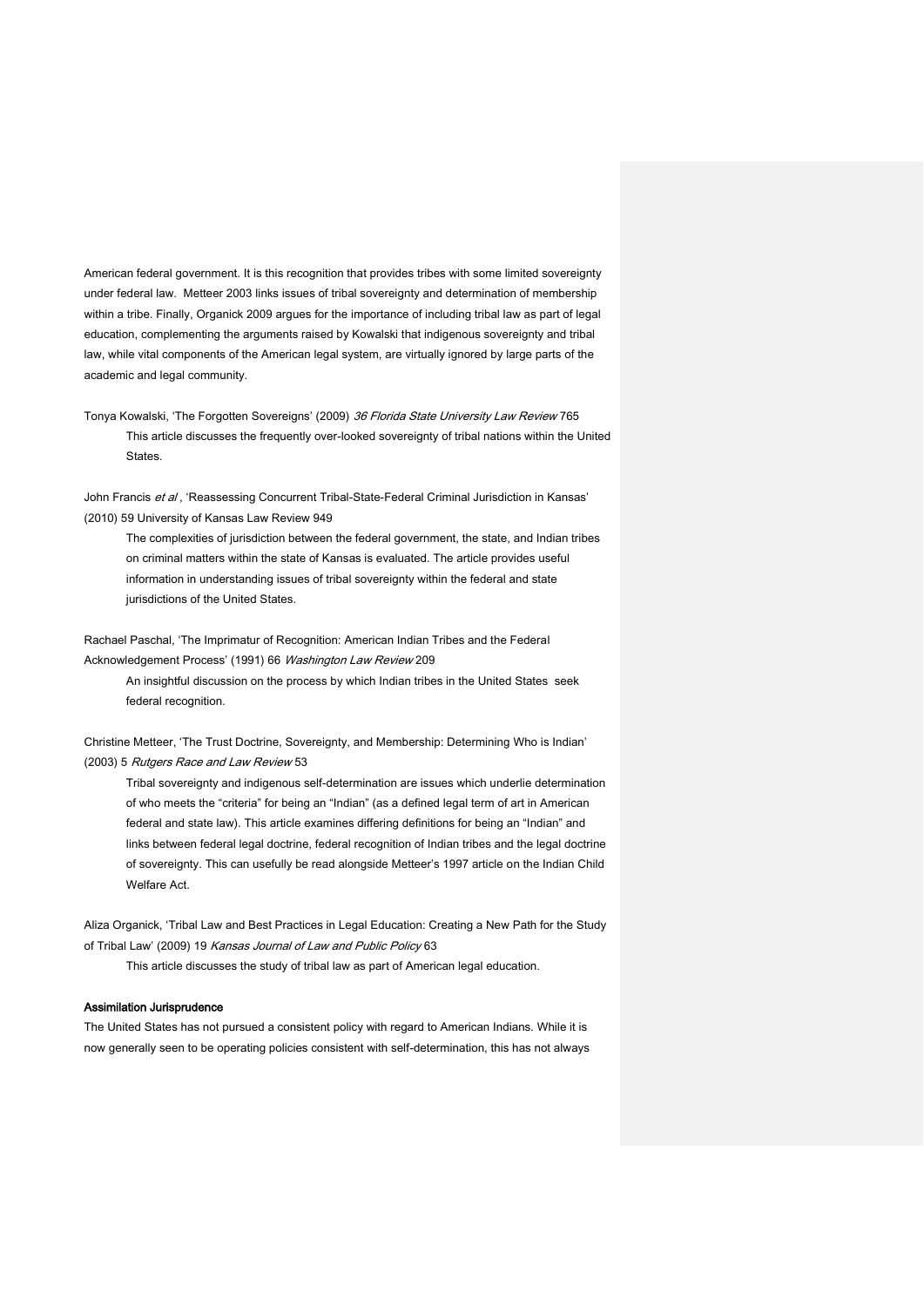been the case. One major policy effort was that of the assimilation of American Indians, with the goal of an eradication of tribal culture and heritage, such that the American Indian would cease to be distinctive from the white settler culture and would become part of it. Ragsdale's 1989 article is an important study of the assimilationist policies that were developed, which is helpfully read alongside that of Lacey 1986 which discusses both assimilationist policy and the United States' development of self-determination doctrines well before the advent of the UNDRIP and its content on indigenous selfdetermination. Trocino's 1995 article compares the assimilationist efforts in the United States and Australia and can also be usefully read alongside the publications under the Australia heading. Haag 2007 discusses one aspect of the assimilationist policy –the removal and education of Indian children in boarding schools. These schools had the aim of separating Indian children from their families and culture, and to ensure the assimilation of these children to white society. Haag 2007 is usefully read alongside the publications in the section \*The Indian Child Welfare Act\*.

John Ragsdale Junior, "The Movement to Assimilate the American Indians: A Jurisprudential Study'(1989) 57 UMKC Law Review 399

This is a must-read article for anyone doing research on the United States policies and law to assimilate American Indians. It provides a rich historical analysis which gives an important context for how and why assimilation polices were developed and ultimately abandoned.

Linda J Lacey, 'The White Man's Law and the American Indian Family in the Assimilation Era' (1986) Arkansas Law Review 327

This article covers not only the effects of assimilation laws on American Indians but also focuses on the reasons that the assimilation policy was pursued. It focuses on the effects that assimilation and provides comprehensive coverage on the development of assimilation laws and policies and changes that occurred to create a new federal policy of indigenous selfdetermination (culminating in the Indian Reorganization Act of 1934).

Craig Joseph Trocino, 'Civilizing the Savages: A Comparison of Assimilation Laws and Policies in the United States and Australia' (1995) 14 Glendale Law Review 33

This comparative law piece looks at the assimilation laws and policies that were pursued by Australia and the United States regarding the indigenous peoples in each state.

Ann Murray Haag, 'The Indian Boarding School Era and Its Continuing Impact on Tribal Families and The Provision of Government Services' (2007) 43 Tulsa Law Review 149

The author provides a very helpful and detailed critique of the removal of Indian children to boarding schools and how this continues to have an impact in the present day. The detail of the historical analysis is impressive and well done. This article fills a key gap in research on the pre-Indian Child Welfare Act governmental policies and practices.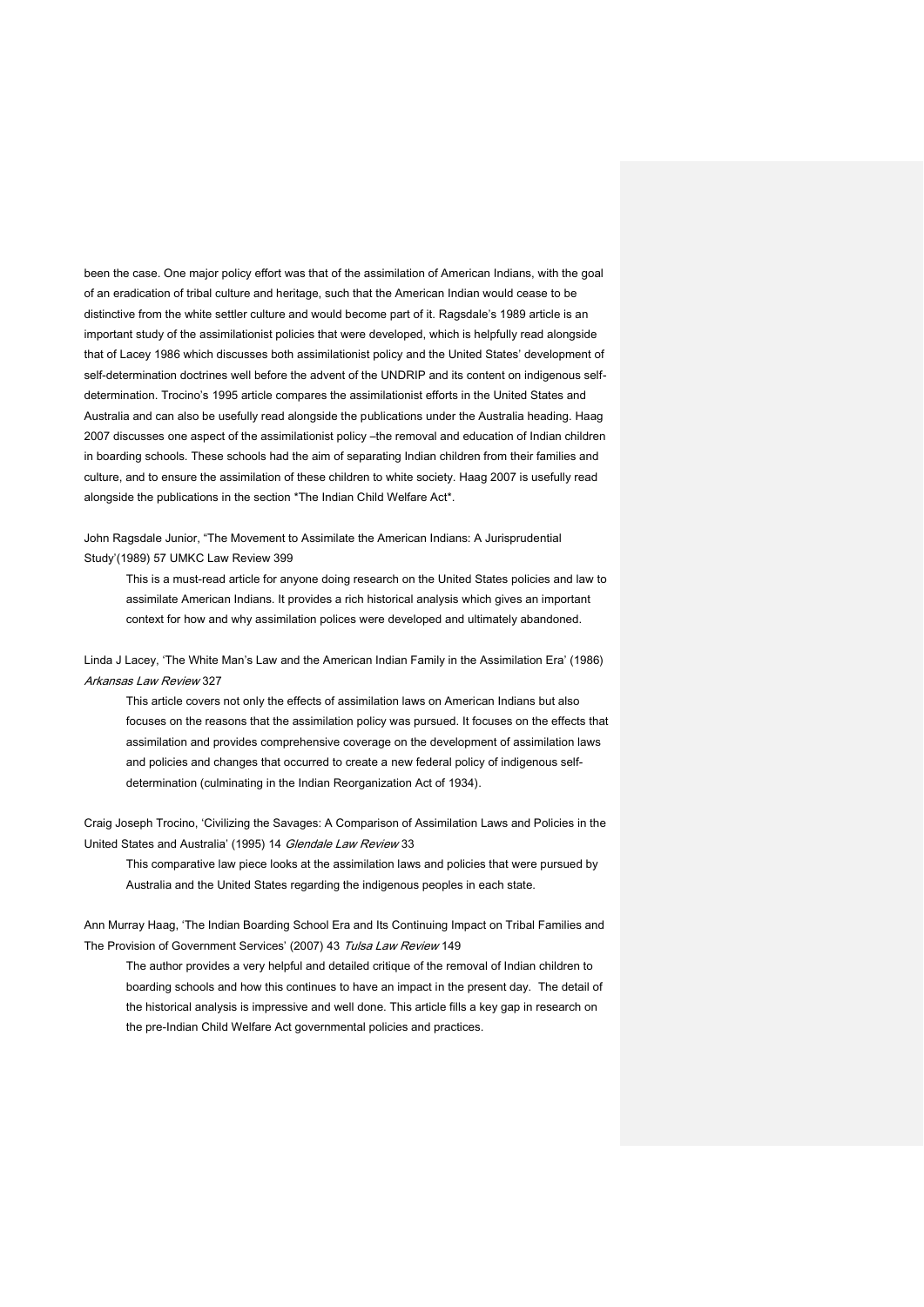#### The Indian Child Welfare Act

The Indian Child Welfare Act (ICWA) which is a major piece of American federal legislation on indigenous rights and self-determination has been the subject of legal debate and analysis. The Act is intended to prevent the unwarranted and forcible removal of indigenous children from their families and tribal groups. There has been a great deal of state resistance to the Act, including the development of judicial doctrines that enable the court to evade the application of the Act. The appropriateness of ICWA and its application remains a highly contested feature of indigenous child welfare legal practice and research in the United States. Tribal sovereignty is a key feature of many ICWA provisions and also a much debated and analyzed facet of the Act. In this way, ICWA highlights the unique grant of tribal sovereignty as well as its contested nature. Graham 2008 argues that the Indian Child Welfare Act has an important role to play as remediating the past wrongs of Indian child removal. Haag 2007 (cited under \*Assimilation Jurisprudence\*) can usefully be read along with the Graham 2008 article. Atwood 2008 argues that increased participation of children in Indian Child Welfare Act proceedings would increase the effectiveness and utility of the Act. Gallagher 1994 focuses on the ICWA provisions for adoption of Indian children, and provides a general discussion on the black letter requirements of the Act.

Lori Graham, 'Reparations, Self-Determination and the Seventh Generation' (2008) 21 Harvard Human Rights Journal 47

Although not immediately evident from the title, this article is in fact a discussion of indigenous rights. It discusses ICWA in the context of reparations for past wrongs. Reparations are a key part of the UNDRIP and of international indigenous rights. This provides helpful contextualisation of ICWA in the post-UNDRIP indigenous rights regime.

Barbara Atwood, 'The Voice of the Indian Child: Strengthening the Indian Child Welfare Act Through Children's Participation' (2008) 50 Arizona Law Review 127

This article argues the benefits of increasing the participation of Indian children in proceedings brought under the Indian Child Welfare Act.

Brian D Gallagher, 'Indian Child Welfare Act of 1978: The Congressional Foray into the Adoption Process' (1994) 15 Northern Illinois University Law Review 81

This article examines the role given to Indian tribes by ICWA provisions when an "Indian child" is being adopted. Although a largely descriptive article, it gives a useful discussion on both the general provisions of ICWA and their application in the adoption of an "Indian child."

#### Individual v Collective/Group Rights Analysis of ICWA

ICWA provides for collective rights—that of tribal rights. This has been the source of much resistance by state to the full implementation of the Indian Child Welfare Act. This is addressed in Slaughter 2000, which identifies a clash between liberal state elevation of individual rights with the collective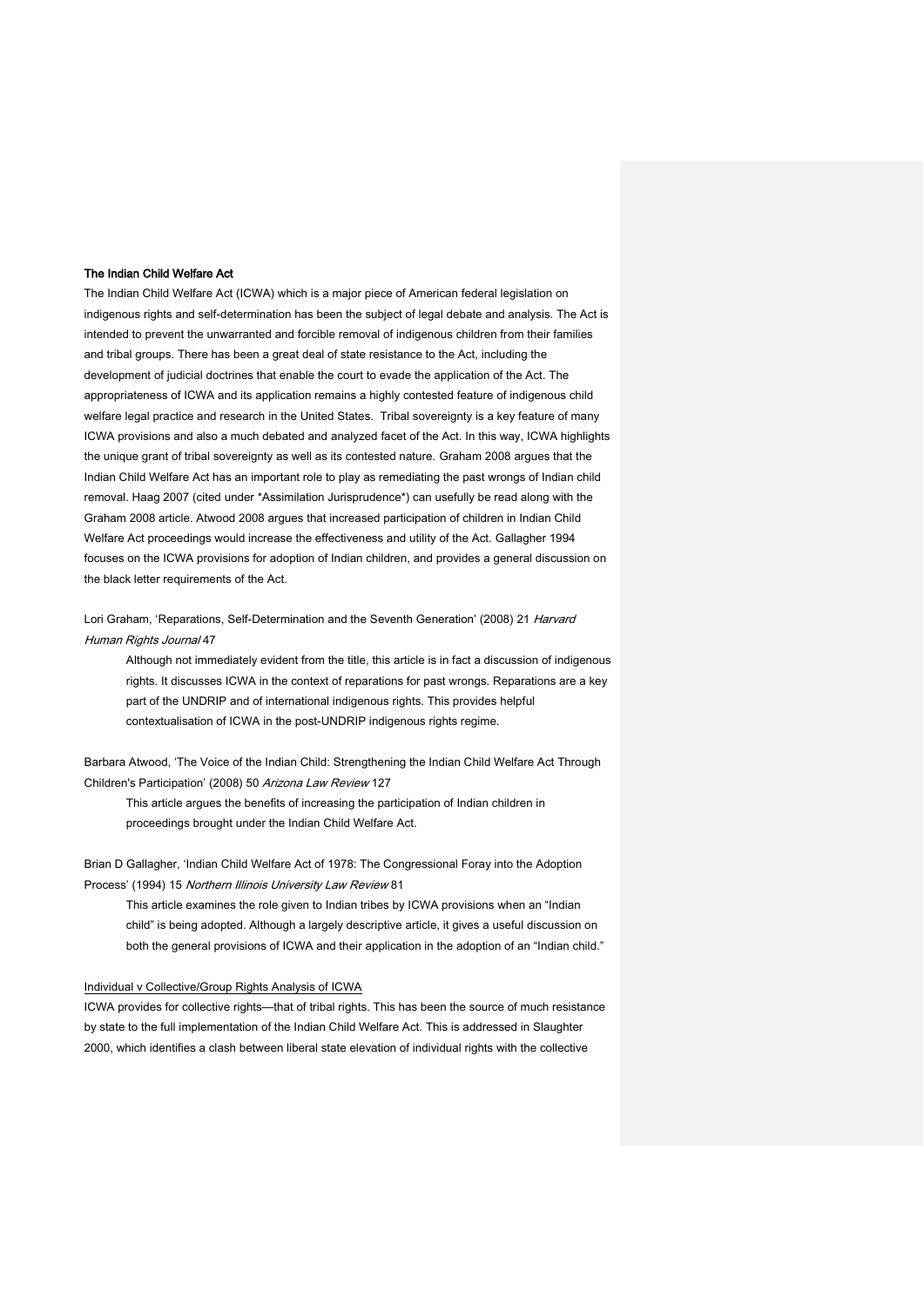rights contained in the Indian Child Welfare Act as fundamental to state resistance to the Act. Appell 2004 also discusses the rights based foundations of ICWA. Adams 1994 also discusses the implications of the collective rights contained in ICWA as a basis for state resistance. Goldmsith 1990 provides a valuable analysis of the perceived clash between individual and collective rights by a thorough examination of the 1989 United States Supreme Court decision on the Indian Child Welfare Act. Only one other case has been accepted for a hearing by the United States Supreme Court, this a case pending hearing in 2013 with no decision made at the time of writing. The 1989 United States Supreme Court dealt with the issue of exclusive tribal jurisdiction for the adoption of a child. Kunesh 2007 also examines the issue of tribal jurisdiction of children who are wards of the tribal court but do not live on the Indian reservation. The exercise of tribal court jurisdiction is one aspect of indigenous sovereignty, and consequently, is one of the contested and resisted aspects of ICWA. Publications under the Sovereignty subheading could usefully be read along with the publications under the Indian Child Welfare Act heading.

M M Slaughter, 'Contested Identities: The Adoption of American Indian Children and the Liberal State' (2000) 9(2) Social and Legal Studies 227

A discussion of liberal state values prioritising individual rights and clashes with the provisions of ICWA which provide tribes with a role in adoption actions of Indian children.

Annette Appell, 'Uneasy Tensions Between Children's Rights and Civil Rights' (2004) 5 Nevada Law Journal 141

While it is not apparent from the title of this article that it focuses on ICWA, it in fact provides a very useful rights-based analysis of ICWA provisions.

Jill Adams, 'The Indian Child Welfare Act of 1978: Protecting Tribal Interest in a Land of Individual Rights' (1994) 19 American Indian Law Review 301

The possibility of a clash between individual rights which predominate in American thought and the collective rights of tribes under the Indian Child Welfare Act are examined. Key decisions are analyzed in this rights-based analysis of ICWA.

Donna Goldsmith, 'Individual v Collective Rights' (1990) 13 Harvard Women's Law Review 1 Very much what it says on the tin—a straightforward analysis of ICWA through discussion of individual and collective rights. It provides a very useful analysis of only United States Supreme Court decision on ICWA, the 1989 Mississippi Band of Choctaw Indians v Holyfield.

Patrice Kunesh, 'Borders Beyond Borders—Protecting Essential Tribal Relations off Reservation Under the Indian Child Welfare Act' (2007) 42 New England Law Review 15

Exclusive tribal jurisdiction over children who are wards of tribal courts, but not physically located on the tribe is one key aspect of ICWA. The article traces how the extension of tribal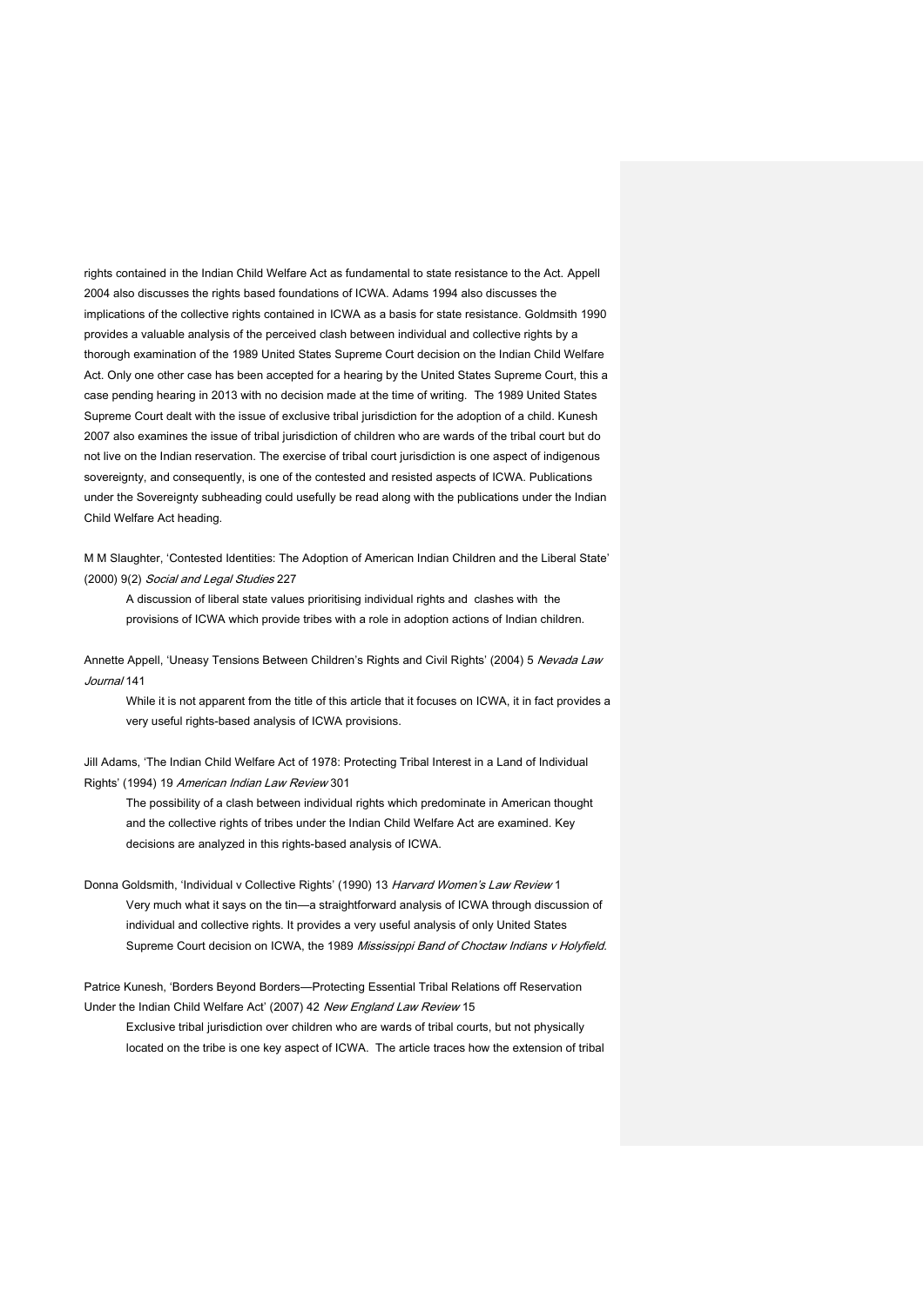sovereignty to children physically not located on tribal lands yet a ward of the tribal court has been and remains a very contentious issue

#### The Existing Indian Family Exception

State resistance to the collective tribal rights contained in the Indian Child Welfare Act is expressed through the use of the Existing Indian Family Exception. This is a judicially created doctrine that allows courts to determine that a child's case will not be heard under the Indian Child Welfare Act, and is one of the issues raised in the case which is pending hearing at the United States Supreme Court in 2013, with no decision issued as of the time of writing. Painter-Thorne 2009 examines the existing Indian family doctrine as one means by which assimilationist aims are perpetuated thus putting Indian cultural heritage and autonomy at risk. Metteer 1997 also writes about the risks of the doctrine to Indian heritage and argues that the United States government has a responsibility to protect indigenous existence. Atwood 2002 provides a thoughtful and thorough analysis of the reasons why states continue to resist the Indian Child Welfare Act.

Suzianne Painter-Thorne, 'One Step Forward, Two Giant Steps Back: How The "Existing Indian Family" Exception (re) Imposes Anglo American Legal Values on American Indian Tribes to the Detriment of Cultural Autonomy' (2009) 33 American Indian Law Review 329

The judicially created doctrine of the "existing Indian family" which is used by courts to evade the application of ICWA is given an insightful and thorough coverage. This article argues that the exception intrudes upon the cultural autonomy of tribes. Cultural autonomy features as an important right in the United Nations Declaration on the Rights of Indigenous Peoples. This post-UNDRIP analysis of the existing Indian family doctrine fills an important gap in research.

Christine Metteer 'The Existing Indian Family Exception: An Impediment to the Trust Responsibility to Preserve Tribal Existence and Culture as Manifested in the Indian Child Welfare Act'(1997) 30 Loyola Los Angeles Law Review 647

This is a richly detailed account of not only the existing Indian family doctrine, but a thorough analysis of whether ICWA's application is constitutional. It provides an examination and analysis of key ICWA decisions. It can usefully be read alongside Metteer's 2003 article.

Barbara Ann Atwood, 'Flashpoints Under the Indian Child Welfare Act: Toward a New Understanding of State Court Resistance '(2002) 51 Emory Law Journal 587

Insightful examination of why state courts continue to resist the application of ICWA.

## AUSTRALIA

Australia was one of the states that initially opposed the approval of the UNDRIP. Australia has had numerous issues raised regarding indigenous claims to land, and the effects of state policy and practice to assimilate indigenous groups. As in other states, the rights of indigenous peoples to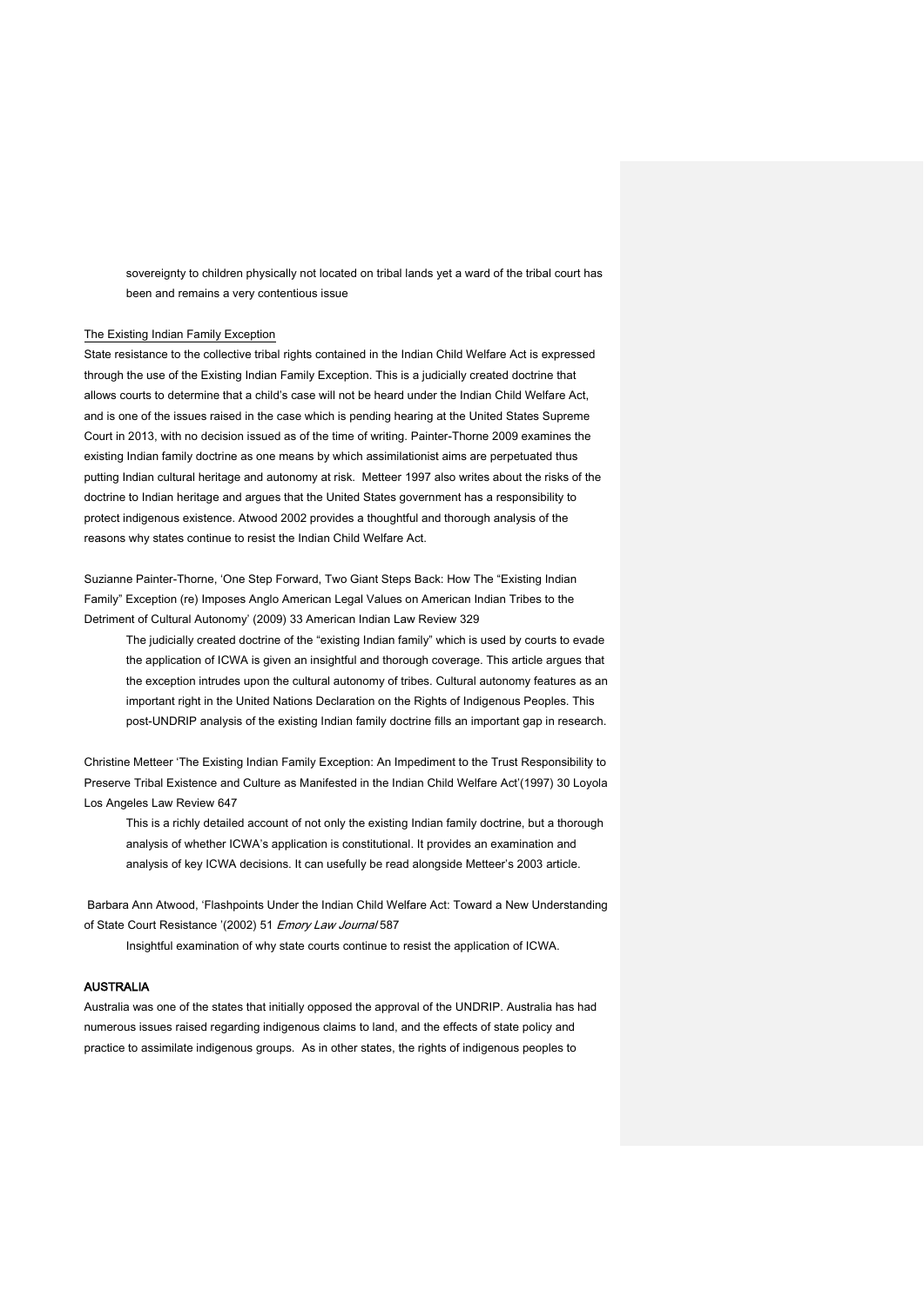traditional and ancestral lands has been the focus of much debate and contention. Hill 1995 discusses the implications of the landmark Mabo decision which created limited land rights for Australian Aboriginal peoples. Howitt 2006 continues the analysis by providing an updated discussion on the post-Mabo state of indigenous land rights in Australia. Moreton-Robinson 2004 looks at further judicial developments and their implications by an examination of the Yorta Yorta decision, also a landmark case for establishing benchmarks in Aboriginal land rights. Short 2003 and Short 2012 consider the effects of reconciliation efforts in Australia, criticizing the efforts of falling far short of what is needed to address relationships and historical wrongs between Aboriginals and the state.

Ronald Paul Hill 'Blackfellas and Whitefellas: Aboriginal Land rights, the Mabo Decision, and the Meaning of Land' (1995) 17(2) Human Rights Quarterly 303

The case of Mabo v Queensland set new rules for resolving indigenous claims to land in Australia. This article considers the implications of the historic and precedent setting Mabo decision.

Richie Howitt, 'Scales of Coexistence: Tackling the Tension Between Legal and Cultural landscapes in post-Mabo Australia' (2006) 6 Macquarie Law Journal 49

Further analysis of the effects of the Mabo decision on indigenous land rights in Australia.

Aileen Moreton-Robinson . "The Possessive Logic of Patriarchal White Sovereignty: The High Court and the Yorta Yorta Decision' (2004) 3(2) Borderlands e-journal

This article considers the effects of a post Mabo court decision and Australian legislation on indigenous land rights in Australia.

Damien Short, 'Reconciliation, Assimilation, and the Indigenous peoples of Australia' (2003) 24(4) International Political Science Review 491

This provides an evaluation of the Australian reconciliation process and its shortcomings, and argues for the need to create different strategies if the aims of the reconciliation process are to be met.

Damien Short, 'When Sorry is not Good Enough: Official Remembrance and Reconciliation in Australia' (2012) 3(5) Memory Studies 293

This article identifies limitations on the effectiveness of the state reconciliation process in Australia in the context in which the process was conducted.

## NEW ZEALAND

New Zealand also initially opposed the approval of the UNDRIP but has subsequently indicated its endorsement. New Zealand is unique in its relation with indigenous peoples with the Treaty of Waitangi, a treaty between the indigenous peoples in New Zealand and the British Crown signed in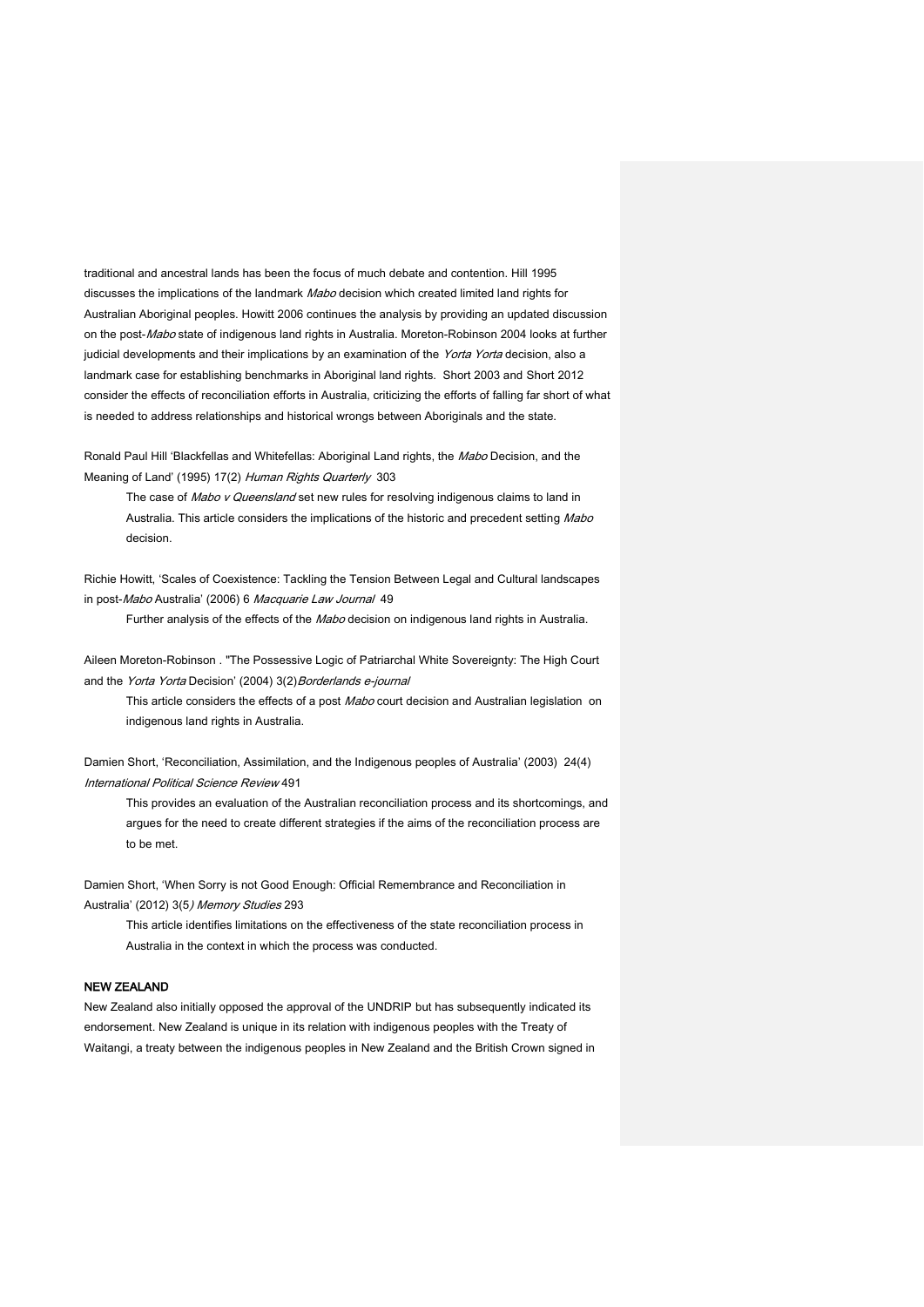1840. Cox 2002 provides a useful discussion of the place that the Treaty has in New Zealand. Kingsbury 2002 also examines the appropriate legal basis for indigenous rights in New Zealand.

Noel Cox, 'The Treaty of Waitangi and the Relationship between Crown and Maori in New Zealand' (2002) 28 Brooklyn Journal of International Law 1

The Treaty of Waitangi, which was made between the indigenous peoples of New Zealand and the British Crown, is examined in a present-day context. Discussions of state-indigenous relationships in Canada and Australia are contrasted with that of New Zealand.

Benedict Kingsbury, 'Competing Conceptual Approaches to Indigenous Group Issues in New Zealand Law' (2002) 52(1) The University of Toronto Law Journal 101

This article examines five different legal platforms for the basis of indigenous rights in New Zealand.

### CANADA

Canada also initially opposed the approval of the UNDRIP but now has indicated its endorsement. Land rights have, as elsewhere, been an area of contention. McNeil 2000 discusses the Canadian provisions for indigenous land rights. Huseman and Short 2012 focuses on the effects that tar sands oil extraction has on the health and well being of indigenous peoples in Canada, highlighting important issues on natural resource extraction and ownership as part of disputes over rights to land.

Kent McNeil, 'Aboriginal Title and Section 88 of the Indian Act' (2000) 34 University of British Columbia Law Review 159

Indigenous land rights in Canada in the wake of litigation and legislation are evaluated.

Jennifer Huseman and Damien Short, '"A Slow Industrial Genocide": Tar Sands and the Indigenous Peoples of Northern Alberta' (2012) 16(1) The International Journal of Human Rights 216

This provides an important analysis of the impact of tar sands oil extraction on indigenous peoples.

# AFRICA

Africa is another large region where there are vast and varied groups of indigenous peoples. Hays and Biesele 2011 looks at the way in which indigenous rights are affected by both local actions and international instruments, highlighting that although there is an international instrument on indigenous rights, local conditions still have a great impact on whether international rights are realized. Saugestad 2011 also examines the local implications of efforts to realize international indigenous rights.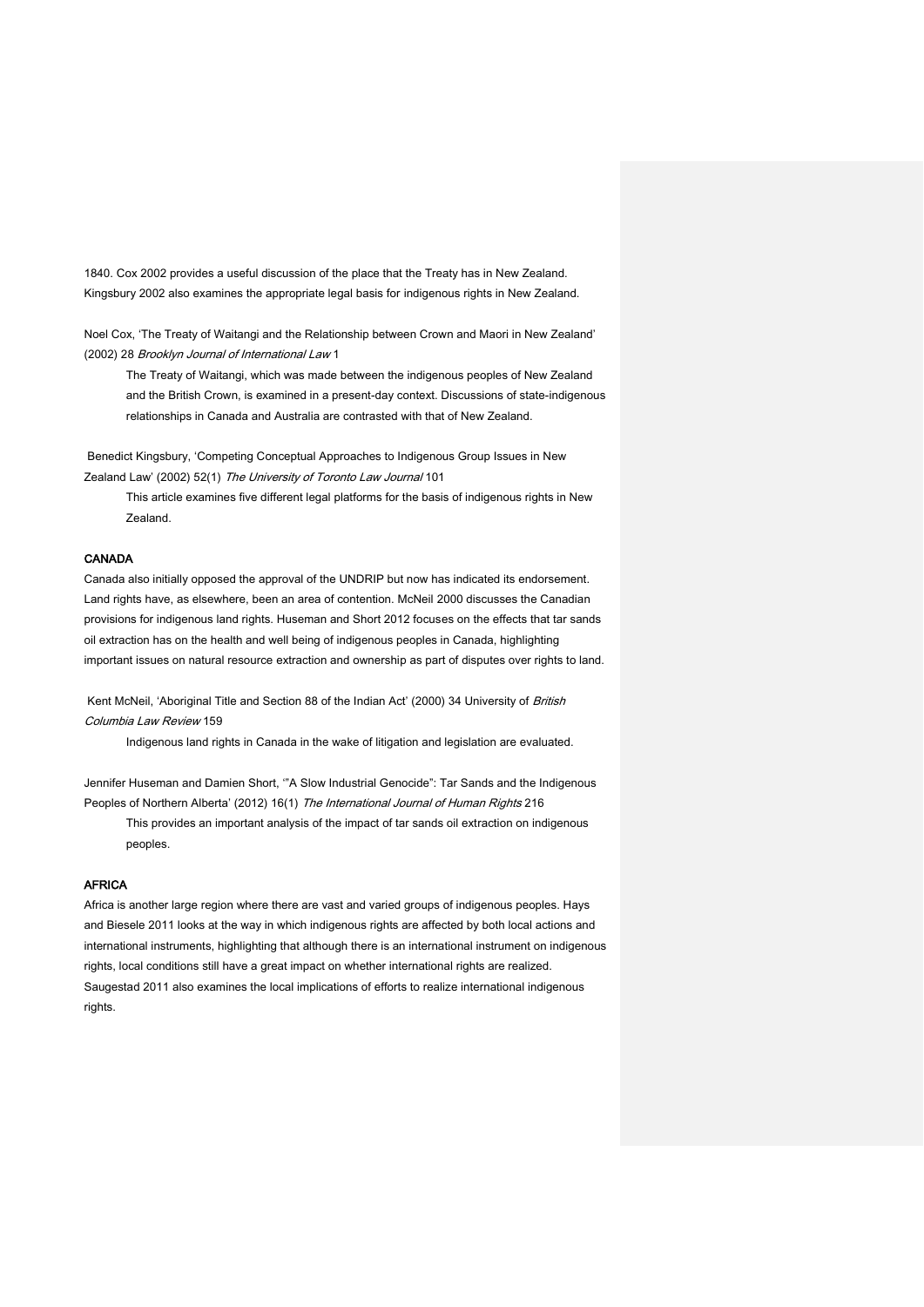Jennifer Hays and Megan Biesele, 'Indigenous Rights in Southern Africa: International Mechanisms and Local Contexts'(2011) 15(1) The International Journal of Human Rights 1

Discussion of indigenous rights in Southern Africa through a consideration of the impact of the UNDRIP, the appropriateness of a rights-based approach and the role of anthropologists.

Sidsel Saugestad, 'Impact of International Mechanisms on Indigenous Rights in Botswana' (2011) 15(1) The International Journal of Human Rights 37

A case study of the San indigenous people in Botswana provides insight into the effects of international law on the lives of indigenous peoples. It reveals that after-effects of a court case and the influence of international law have had detrimental effects.

#### ASIA

The identification of indigenous groups within Asia has been an area of a great deal of dispute. Kingsbury 1998 analyzes this controversy and provides alternative constructions for the identification of Asian indigenous peoples.

Benedict Kingsbury, '"Indigenous Peoples" in International Law: A Constructivist Approach to the Asian Controversy' (1998) American Journal of International Law 414

A very useful analysis of the consequences and implications of different meanings and ways of defining 'indigenous peoples' in an international law setting, with a focus on identification of indigenous groups in Asia.

#### EUROPE

Europe is perhaps a region of the world that does not come to mind when thinking about indigenous rights, but these articles highlight the issues of the indigenous peoples within Europe. Xanthaki 2004 provides a discussion of indigenous rights of groups in Russia, providing an analysis of indigenous rights before the approval of the UNDRIP. This article can usefully be read with those under the heading of the United Nations Declaration on the Rights of Indigenous Peoples and Indigenous Rights before the UNDRIP. Minde 2001 focuses on the Sami people of Norway, giving particular focus to the state response to indigenous land claims, while Snyder 2011 looks at the land rights of indigenous groups in the Arctic area in the context of the international law of the sea and of particular treaties. These articles combine to provide a comprehensive and broad analysis of the issues faced by the indigenous peoples within Europe and how they are affected by state practice and international instruments.

Alexandra Xanthaki, ' Indigenous Rights in the Russian Federation: The Case of Numerically Small Peoples in the Russian North, Siberia and the Far East' (2004) 26 Human Rights Quarterly 74 This article provides analysis of the indigenous peoples located within the Russian Federation. Relatively little scholarship and research has been devoted to indigenous peoples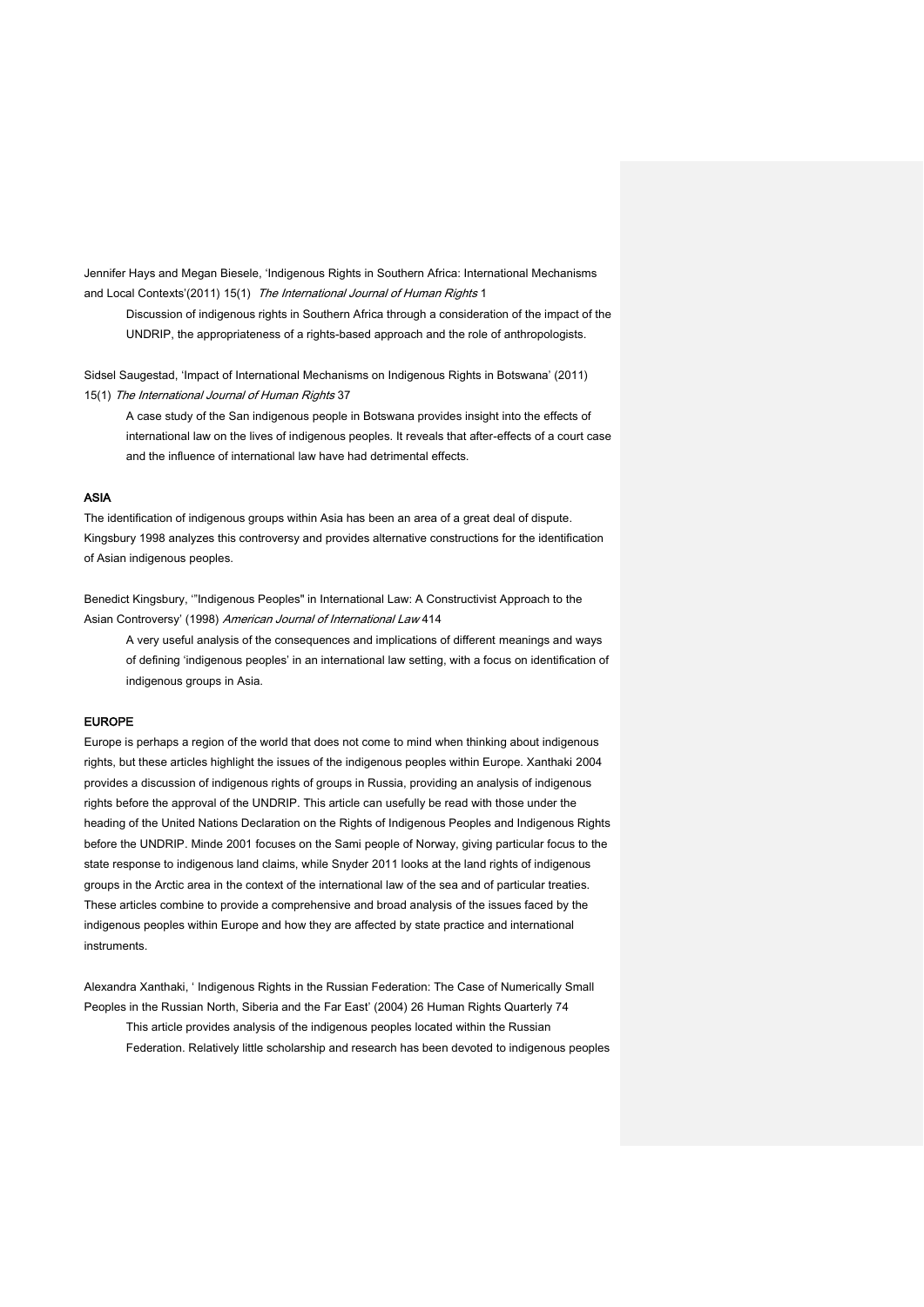in Europe and the Russian Federation. Written before the approval of the UNDRIP, the article discusses the location of indigenous rights in other international law instruments.

Henry Minde, 'Sami Land rights in Norway: A Test Case for Indigenous Peoples' (2001) 8 International Journal on Minority and Group Rights 107

An analysis of the land rights of the indigenous Sami peoples, through provision of both historic context and of the implications of Norwegian state practices for indigenous peoples worldwide.

Robert Snyder, 'International Legal Regimes to Manage Indigenous Rights and Arctic Disputes from Climate Change'(2011) 22 Colorado Journal of Environmental Law and Policy 1.

This article looks at the tensions arising from pressures to develop Arctic lands and the impacts to indigenous peoples in those areas, and the relevance of international law of the sea treaties and conventions.

## LATIN AMERICA

The Latin American region has a great diversity of indigenous peoples and has been the site of a great deal of litigation in the Inter-American Human Rights system. In addition to the articles that are listed here, it would be useful for researchers to also see articles listed under Land Rights. Aponte Miranda 2008 provides a concise explanation of the claims of indigenous peoples in the Latin American region and how these have been received by the international system. The book Brysk 2000 is a thorough exposition of the growth of indigenous issues from the local level to the international level. The Latin American region has been influential on the development of not only regional but international normative standards on indigenous rights, including land rights, and has also been significant in the growth of international indigenous advocacy.

Lillian Aponte Miranda, 'Uploading the Local: Assessing the Contemporary Relationship Between Indigenous Peoples' Land Tenure Systems and International Human Rights Law Regarding the Allocation of Traditional Lands and Resources in Latin America' (2008) 10 Oregon Review of International Law 419

A very detailed analysis of assertion of land rights by indigenous peoples in Latin America, and the implications of the use of international litigation for recognition of rights. The article includes a very useful discussion on legal pluralism.

Alison Brysk, From Tribal Village to Global Village: Indian Rights and International Relations in Latin America (Stanford University Press, 2000)

This book provides an insightful discussion on the development of indigenous rights in Latin America through the use of multiple case studies. It considers the implications of the growth of indigenous rights in the international arena. An international relations theoretical approach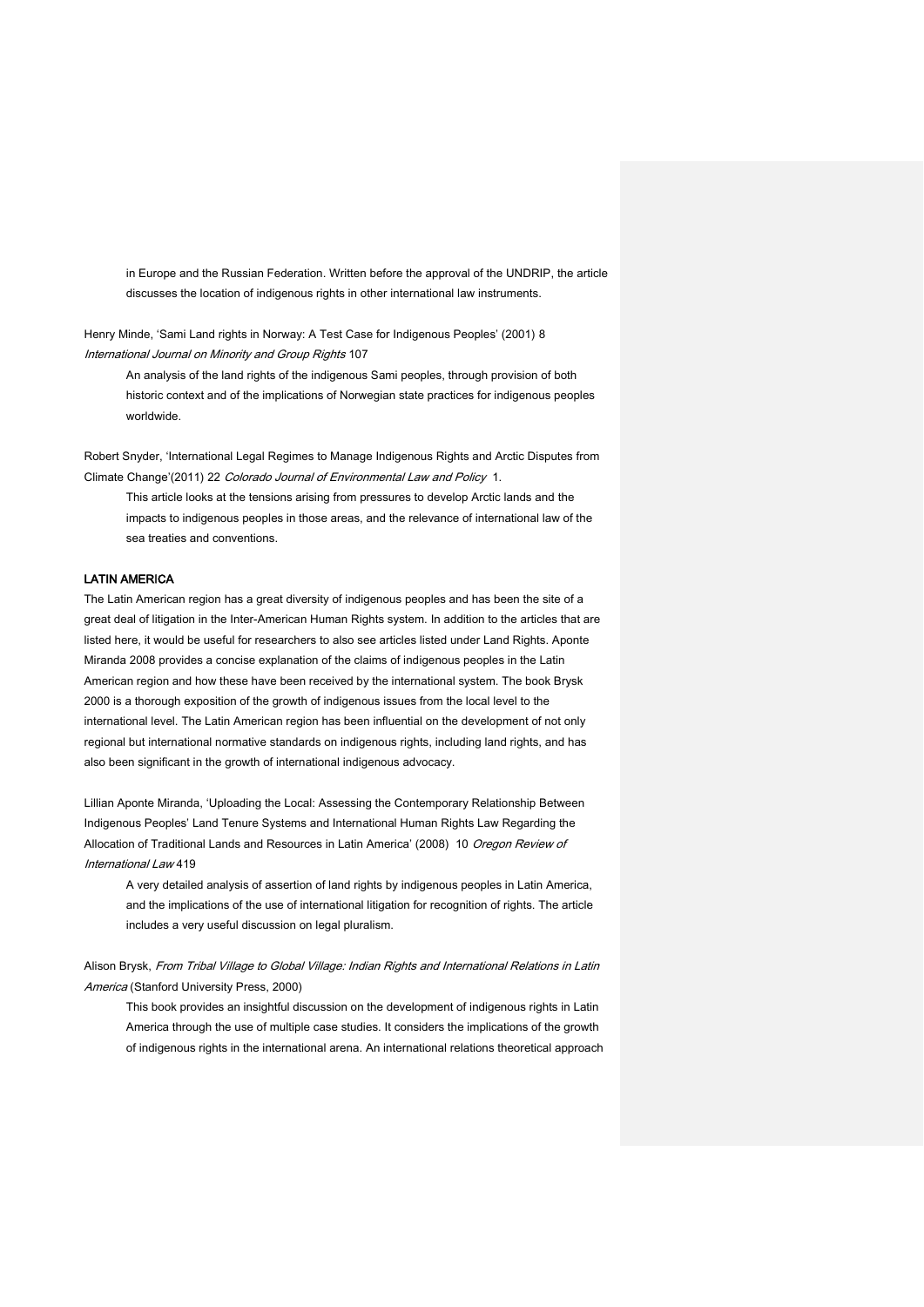is used. This is a helpful adjunct to legal understandings of indigenous rights in general, as well as in the Latin American setting and international law setting.

#### Cultural Heritage

Indigenous cultural heritage is the subject of academic research and museum displays. It is both a representation of the past and a vibrant part of the present. Lonetree and Cobb, eds 2008 detail the influence of the indigenous managed National Museum of the American Indian in portrayals of past and present indigenous culture. Mitchell 2015 provides an in-depth exposition of the impact that the introduction of the horse as a result of European contact has had on indigenous societies around the world. Horse Capture and Her Many Horses, eds 2006 discuss the role of the horse in past and present day American Indian cultures through a series of reflective essays and photographs.

The National Museum of the American Indian: Critical Conversations (Lonetree and Cobb, eds) (University of Nebraska Pres, 2008)

This book provides a comprehensive critical evaluation of the National Museum of the American Indian, a Smithsonian Institution in Washington DC that has a wholly indigenous perspective in its displays. The often-fraught relationship of museums and indigenous peoples is explored in the consideration the work of the National Museum of the American Indian.

Peter Mitchell, Horse Nations: The Worldwide Impact of the Horse on Indigenous Societies Post-1492 (Oxford University Press, 2015)

Mitchell's work is an inter-disciplinary exposition of the effect that horses have had on indigenous societies after European contact. Indigenous societies in North and South America, Africa, and Australasia are examined to reveal the far-reaching changes influenced by the horse.

A Song for the Horse Nation: Horses in Native American Cultures (Horse Capture and Her Many Horses, eds) (National Museum of the American Indian, Smithsonian Institution 2006)

This collection of essays reflects on the role of the horse in past and contemporary indigenous societies in the present-day United States, demonstrating the central role the horse has played and continues to occupy in across indigenous culture.

**Formatted:** Font: Bold

**Formatted:** Font: Not Bold

**Formatted:** Font: Italic **Formatted:** Indent: Left: 0 cm

**Formatted:** Indent: Left: 0 cm **Formatted:** Font: Italic

**Formatted:** Font: Italic **Formatted:** Indent: Left: 0 cm